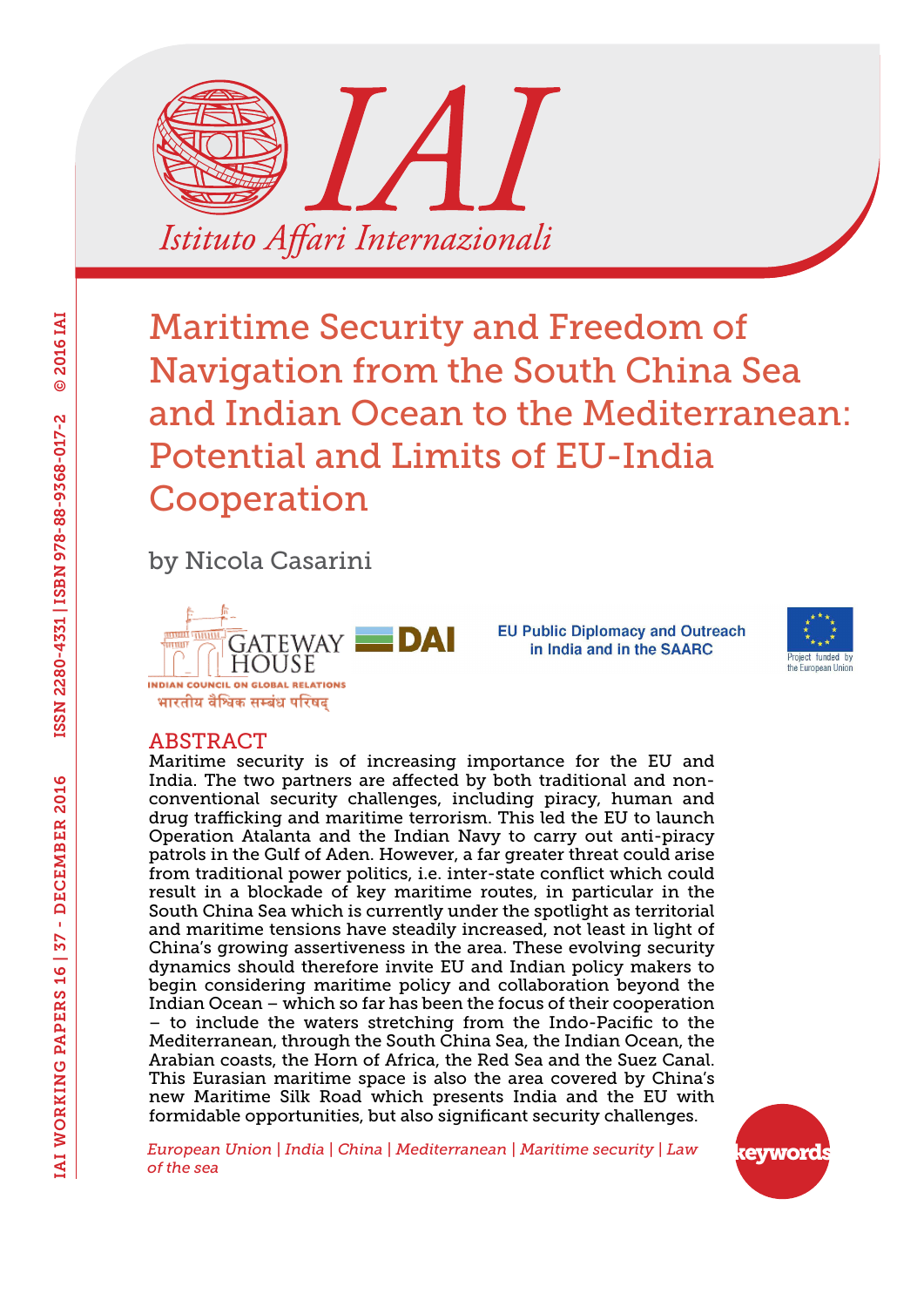by Nicola Casarini\*

# Introduction

In the EU-India Agenda for Action 2020 adopted on 30 March 2016, it is clearly stated that the EU and India should "strengthen cooperation and work towards tangible outcomes on shared objectives of […] counter-piracy […] Deepen existing cooperation and consider cooperation in other areas mentioned in the EU-India Joint Action Plan, including promoting maritime security [and] freedom of navigation in accordance with International law (UNCLOS)."<sup>1</sup>

Maritime security is of increasing importance for the EU and India. The two partners are affected by both traditional and non-conventional security challenges, including piracy, human and drug trafficking, and maritime terrorism. Acts of piracy and terrorist activity continue to disrupt the sea lanes connecting the South China Sea to the Mediterranean, through the Indian Ocean, the Arabian coasts and East Africa. Incidents of piracy reached alarming levels in 2007-2008, leading the EU to set up Operation Atalanta and the Indian Navy to begin carrying out antipiracy patrols in the Gulf of Aden.

<sup>1</sup> EU-India Agenda for Action-2020, 30 March 2016, [http://www.consilium.europa.eu/en/meetings/](http://www.consilium.europa.eu/en/meetings/international-summit/2016/03/20160330-agenda-action-eu-india_pdf) [international-summit/2016/03/20160330-agenda-action-eu-india\\_pdf](http://www.consilium.europa.eu/en/meetings/international-summit/2016/03/20160330-agenda-action-eu-india_pdf).

<sup>\*</sup> Nicola Casarini is Head of Asia Programme at the Istituto Affari Internazionali (IAI). This paper is based on academic research and interviews with officials and experts. It has also benefited from the author's involvement in a number of policy-oriented conferences on Asia's security held in Europe and Asia. The author wishes to thank Lorenzo Mariani, Research Assistant in the Asia Programme at IAI, for his help during the research process.

<sup>.</sup> Paper presented at the roundtable on EU-India Security Dialogue held in Mumbai on 7 November 2016 within the framework of the project "Moving Forward the EU-India Security Dialogue: Traditional and Emerging Issues" led by the Istituto Affari Internazionali (IAI) in partnership with Gateway House: Indian Council on Global Relations (GH). The project is part of the EU-India Think Tank Twinning Initiative funded by the European Union.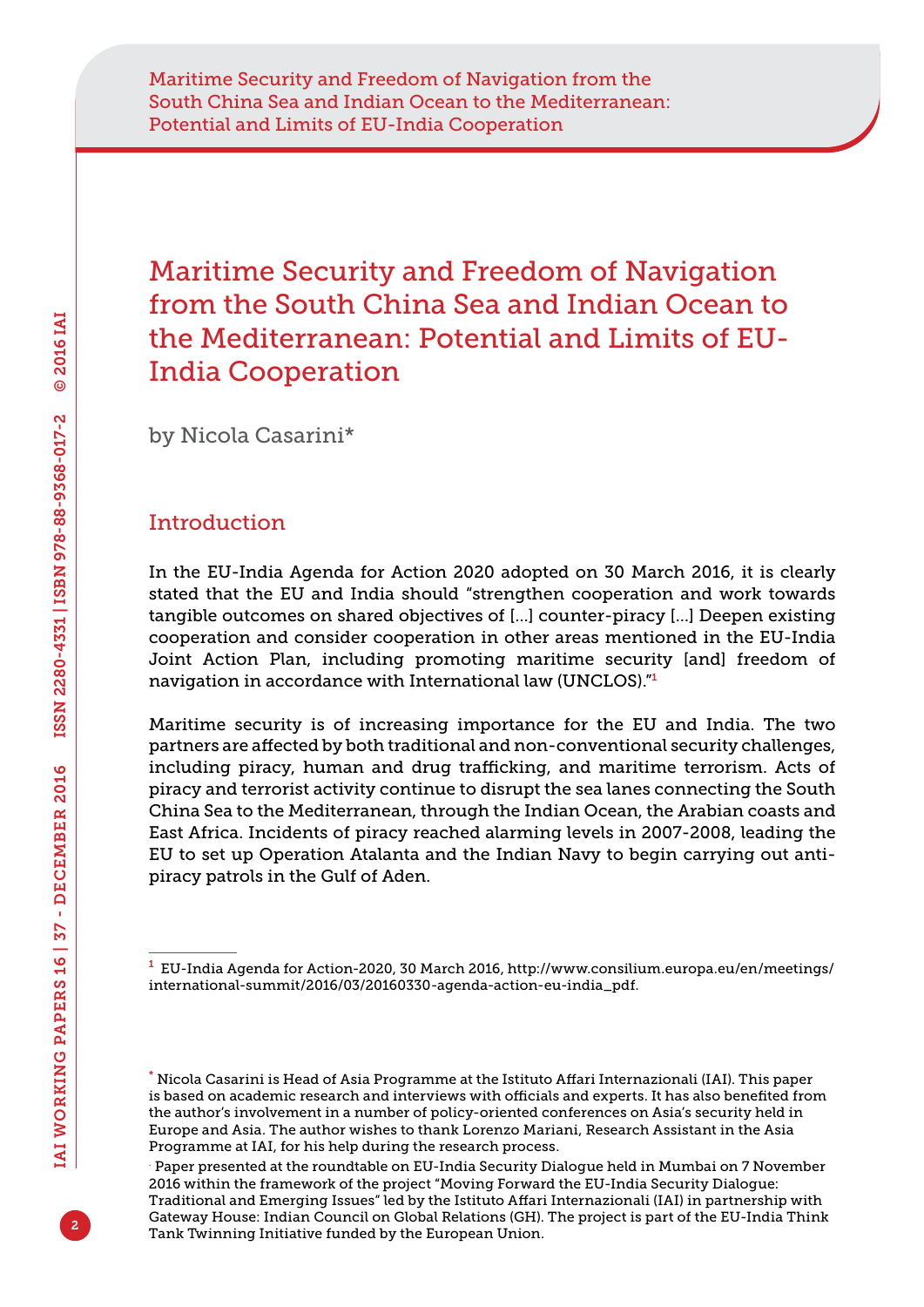The EU has a vested interest in a stable environment in the Indo-Pacific, given the importance of markets in the Far East for European industry. For India, the sea lanes of communication are crucial for its commercial and energy security.<sup>2</sup> More than 90 percent by value of India's trade is transported by sea. $3$  In recent years, India's major maritime security concerns have not only been related to non-conventional issues, but also to traditional threats coming from Pakistan and China, as featured in the latest Indian Maritime Security Strategy released in late 2015.<sup>4</sup>

A far greater threat could indeed arise from traditional power politics, i.e., state-tostate conflict which could result, for instance, in a blockade of key maritime routes. The South China Sea is currently under the spotlight as territorial and maritime tensions have steadily increased among the resident countries. China, Vietnam, the Philippines, Malaysia and Brunei all have competing claims. China has backed its expansive claims with island-building and naval patrols. While the US has declared several times that it does not take sides in territorial disputes, the Obama administration has deployed military ships and planes near disputed islands on what it calls Freedom of Navigation Operations (FONOPs), to ensure access to key shipping and air routes. India has also stepped up its involvement in the South China Sea, while Europe has become preoccupied with the growing tensions in the area that could jeopardize its economic and strategic interests in the Far East.

This study asks the following questions: (a) How could the EU and India work together to ensure free movement of trade and freedom of navigation from the Indo-Pacific to the Mediterranean  $-$  i.e., the maritime area stretching from the Western Pacific to the Eastern shores of Africa, including the Arabian coasts, the Horn of Africa and the Red Sea, reaching the Mediterranean via the Suez Canal? (b) Is Beijing's new Maritime Silk Road – which traverses all the abovementioned waters and coasts – and growing assertiveness likely to impact, and to what extent, the business and security interests of Europe and India? (c) Is there the political will to upgrade and expand the EU-India counter-piracy policy dialogue to a fully fledged and structured maritime security cooperation mechanism that would address issues such as maritime governance and freedom of navigation, including the prospect of joint "freedom of navigation" operations in concerned areas?

The first part examines the maritime security strategies of the EU and of India, including discussion of their respective policies to fight piracy and maritime terrorism. The second part focuses on China's new Maritime Silk Road and the evolving security dynamics in the South China Sea, including discussion of European and Indian responses to those new dynamics. The third section is

<sup>2</sup> Kavalam Madhava Panikkar, *India and the Indian Ocean. An Essay on the Influence of Sea Power on Indian History*, London, Allen & Unwin, 1945. See also Robert D. Kaplan, Monsoon. The Indian Ocean and the Future of American Power, New York, Random House, 2010.

<sup>3</sup> Indian Department of Defence, *Annual Report 2015-2016*, March 2016, p. 28, [http://www.mod.](http://www.mod.gov.in/forms/List.aspx?Id=57&displayListId=57) [gov.in/forms/List.aspx?Id=57&displayListId=57.](http://www.mod.gov.in/forms/List.aspx?Id=57&displayListId=57)

<sup>4</sup> Indian Ministry of Defence and Indian Navy, *Ensuring Secure Seas: Indian Maritime Security Strategy*, October 2015,<https://www.indiannavy.nic.in/node/14305>.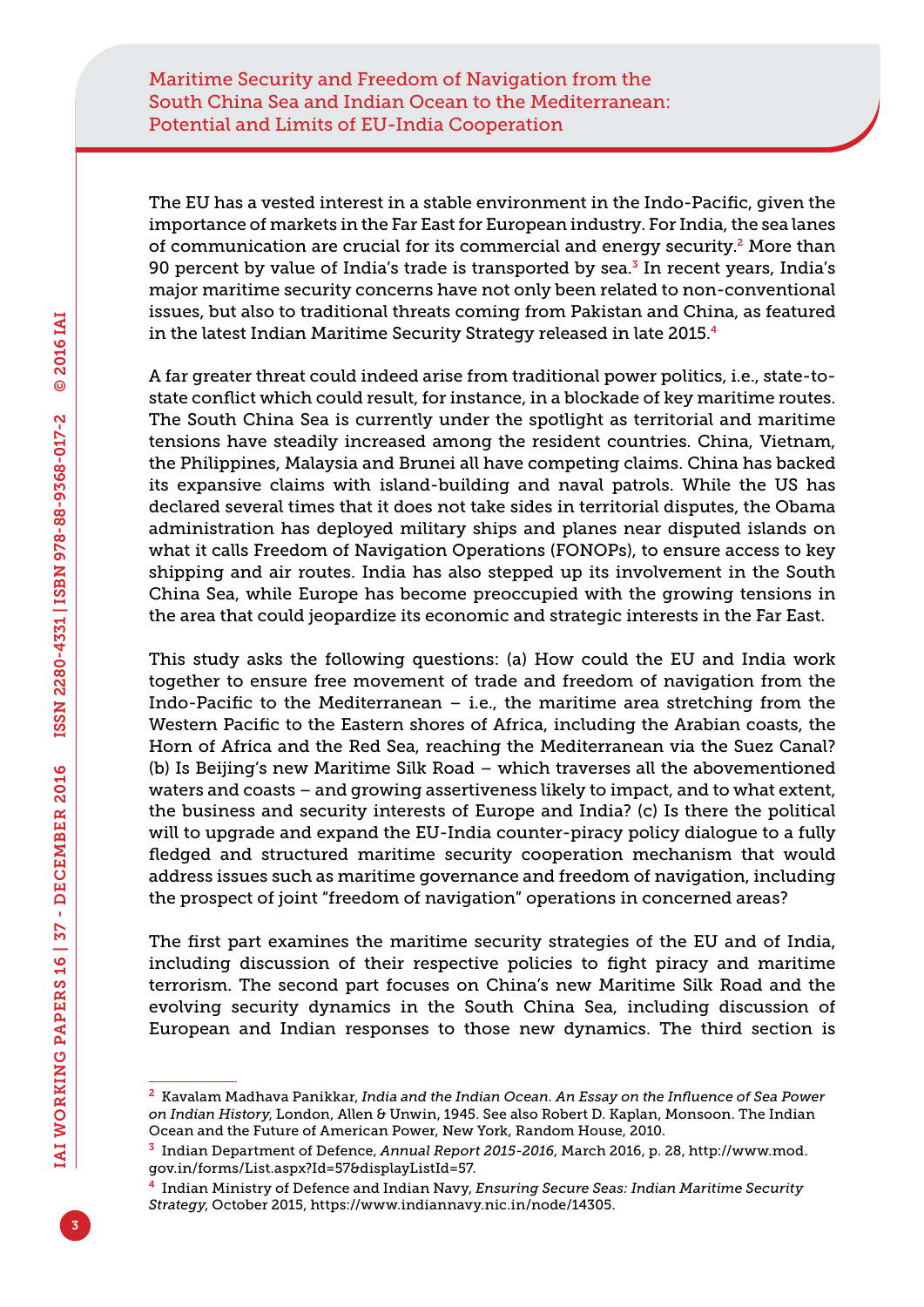devoted to an assessment of the current military balance in the Indo-Pacific and the prospect for the emergence of a multilateral security framework. The last section offers a number of policy recommendations for consideration by those EU and Indian policy makers committed to fostering their security dialogue in the years ahead.

# 1. Europe's maritime strategy

In June 2014, the EU released its first ever Maritime Security Strategy<sup>5</sup> which clearly stated that Europe's maritime interests are fundamentally linked to the well-being, prosperity and security of its citizens and communities, as some 90 percent of the EU's external trade and 40 percent of its internal trade is transported by sea. Europe's economic security depends on open, safe seas and oceans for free trade, transport, tourism and ecological diversity, as well as for economic development.<sup>6</sup>

The EU has identified a number of maritime security threats, including: (i) territorial maritime disputes, acts of aggression and armed conflict between States; (ii) maritime piracy and armed robbery at sea; (iii) terrorism and other intentional unlawful acts against ships, cargo and passengers, ports and port facilities and critical maritime infrastructure, including cyber-attacks on information systems; and (iv) cross-border and organized crime including seaborne trafficking of arms, narcotics and human beings. To address these threats, the EU has launched a number of missions in the last years.

In December 2008, the EU launched the European Union Naval Force (EUNAVFOR) Operation Atalanta, which was recently extended by the European Council until December 2018.<sup>7</sup> It has a number of objectives, including "the deterrence, prevention and repression of acts of piracy and armed robbery off the Somali coast."8 Operation Atalanta operates in coordination with NATO's counter-piracy mission Operation Ocean Shield, the multi-national counter-piracy mission Combined Task Force 151  $(CTF-151)$ <sup>9</sup> and independently deployed ships from, for instance, Russia, India and China. European countries participate in all of these operations, shifting between the different outfits on an irregular basis and sometimes acting alone.

<sup>8</sup> Ibid.

<sup>5</sup> Council of the European Union, *European Union Maritime Security Strategy* (11205/14), 24 June 2014,<http://data.consilium.europa.eu/doc/document/ST-11205-2014-INIT/en>.

<sup>6</sup> European Commission and High Representative of the Union, *For an Open and Secure Global Maritime Domain: Elements for a European Union Maritime Security Strategy* (JOIN/2014/9), 6 March 2014, p. 2, [http://eur-lex.europa.eu/legal-content/en/TXT/?uri=celex:52014JC0009.](http://eur-lex.europa.eu/legal-content/en/TXT/?uri=celex:52014JC0009)

<sup>7</sup> Council of the European Union, *Council Decision (CFSP) 2016/2082 amending Joint Action 2008/851/CFSP on a European Union Military Operation to Contribute to the Deterrence, Prevention and Repression of Acts of Piracy and Armed Robbery Off the Somali Coast*, 28 November 2016, [http://eur-lex.europa.eu/legal-content/en/TXT/?uri=celex:32016D2082.](http://eur-lex.europa.eu/legal-content/en/TXT/?uri=celex:32016D2082)

<sup>9</sup> For more information see the Combined Task Force official website: [http://wp.me/P1248M-g.](http://wp.me/P1248M-g)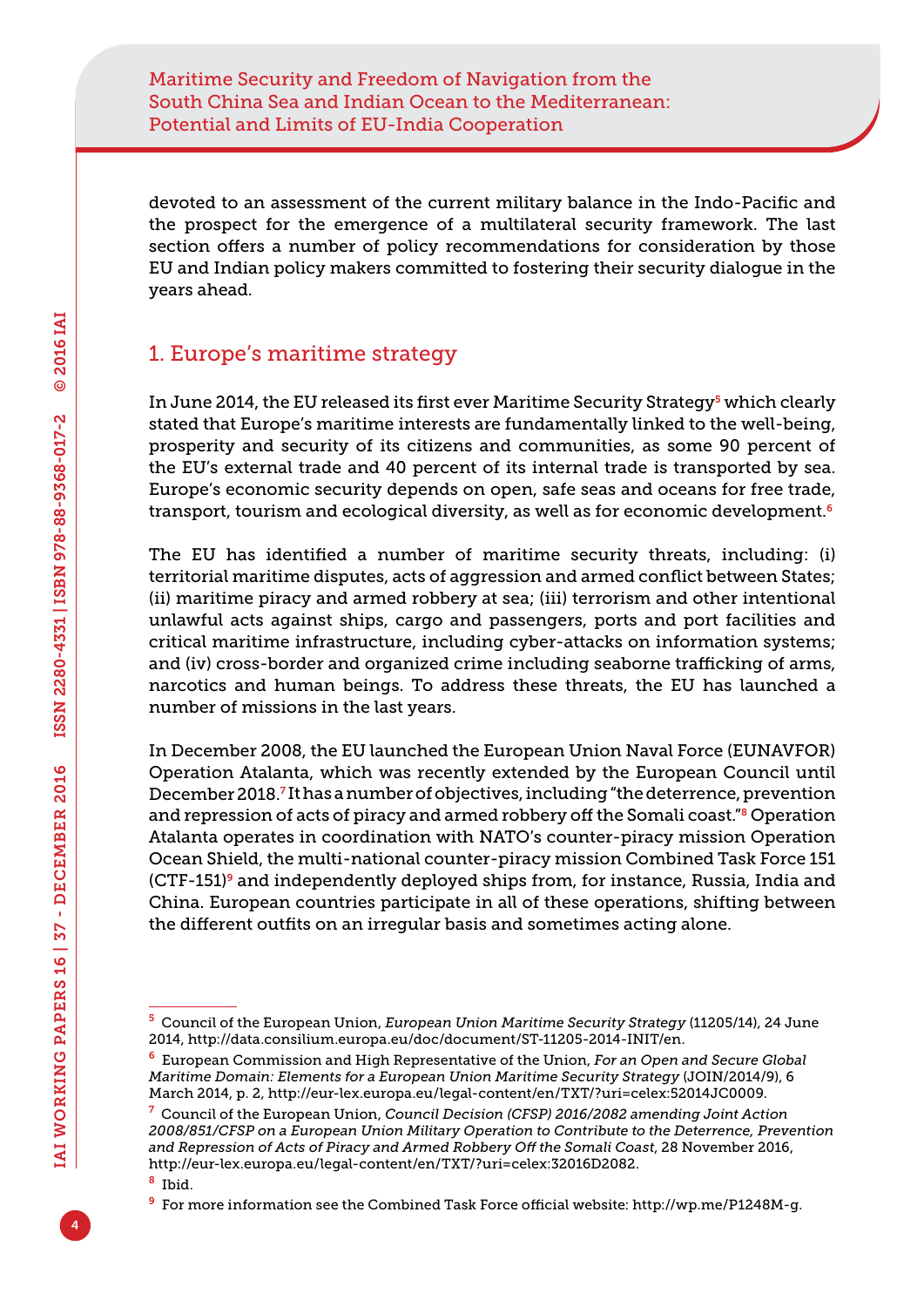Participation in EUNAVFOR goes beyond EU member states; its composition changes constantly due to the frequent rotation of units and its configuration varies according to the monsoon seasons in the Indian Ocean. However, it typically comprises approximately 1,200 personnel, 4-6 surface combat vessels and 2-3 maritime patrol and reconnaissance aircraft (MPRA). In addition to EUNAVFOR units, a considerable international military maritime presence is deployed in the area, consisting of the Combined Military Forces (CMF), NATO (Operation Ocean Shield) and independent national units from countries such as China, India, Japan, South Korea, Russia and others, all committed to counter-piracy, but with varying mandates and mission objectives.

In July 2012, the EU launched EUCAP Nestor, a civilian mission which assists host countries develop self-sustaining capacity for enhancement of maritime security. At its launch, EUCAP Nestor was mandated to work across the Horn of Africa and the Western Indian Ocean.<sup>10</sup> As of the end of 2015, following a strategic review of the mission, activities focus solely on Somalia (including Somaliland), with the Mission Headquarters currently located in Mogadishu.<sup>11</sup>

Counter-piracy efforts are a response to the larger concern of securing energy supplies in the western part of the Indian Ocean as oil tanks pass through the Strait of Hormuz and then the Suez Canal. Yet, the operations also serve to protect trade in goods, as cargo ships cross the Indian Ocean to reach the East Asian markets. Some of the biggest trading partners of the EU are located along the Eurasian coastline. Operation Atalanta – as well as the adoption of the EU Maritime Security Strategy in June  $2014^{12}$  – demonstrates the EU's commitment to addressing security challenges in a vast area that stretches from the Indian Ocean to the Suez Canal through East Africa.

Alongside the EU, some individual member states have also stepped up their involvement in maritime security issues. France, for instance, adopted in December 2014 its own maritime policy paper, the *National Strategy for the Security of Maritime Areas*, which includes the assertion that Paris is ready to enlarge the scope of its maritime operations in Asia to include freedom of navigation operations.13 In the last years, France has held a number of joint naval exercises with India – for instance, the Varuna in 2010 – where the two navies would prepare to secure and re-open, if blocked, the sea lanes of communication in the Indian Ocean.

<sup>10</sup> Council of the European Union, *Council Decision 2012/389/CFSP on the European Union Mission on Regional Maritime Capacity Building in the Horn of Africa (EUCAP NESTOR)*, 16 July 2012, [http://eur-lex.europa.eu/legal-content/en/TXT/?uri=celex:32012D0389.](http://eur-lex.europa.eu/legal-content/en/TXT/?uri=celex:32012D0389)

<sup>11</sup> EEAS, *EUCAP Nestor Mission Headquarters Moved from Djibouti to Mogadishu*, 2 October 2015, [https://www.eucap-nestor.eu/en/press\\_office/news/1324](https://www.eucap-nestor.eu/en/press_office/news/1324).

<sup>12</sup> Council of the European Union, *European Union Maritime Security Strategy*, cit.

<sup>13</sup> French Government, *National Strategy for the Security of Maritime Areas*, 22 October 2015, [http://www.gouvernement.fr/sites/default/files/contenu/piece-jointe/2016/01/strategie\\_nationale\\_](http://www.gouvernement.fr/sites/default/files/contenu/piece-jointe/2016/01/strategie_nationale_de_surete_des_espaces_maritimes_en_national_strategy_for_the_security_of_maritime_areas.pdf) [de\\_surete\\_des\\_espaces\\_maritimes\\_en\\_national\\_strategy\\_for\\_the\\_security\\_of\\_maritime\\_areas.](http://www.gouvernement.fr/sites/default/files/contenu/piece-jointe/2016/01/strategie_nationale_de_surete_des_espaces_maritimes_en_national_strategy_for_the_security_of_maritime_areas.pdf) [pdf.](http://www.gouvernement.fr/sites/default/files/contenu/piece-jointe/2016/01/strategie_nationale_de_surete_des_espaces_maritimes_en_national_strategy_for_the_security_of_maritime_areas.pdf)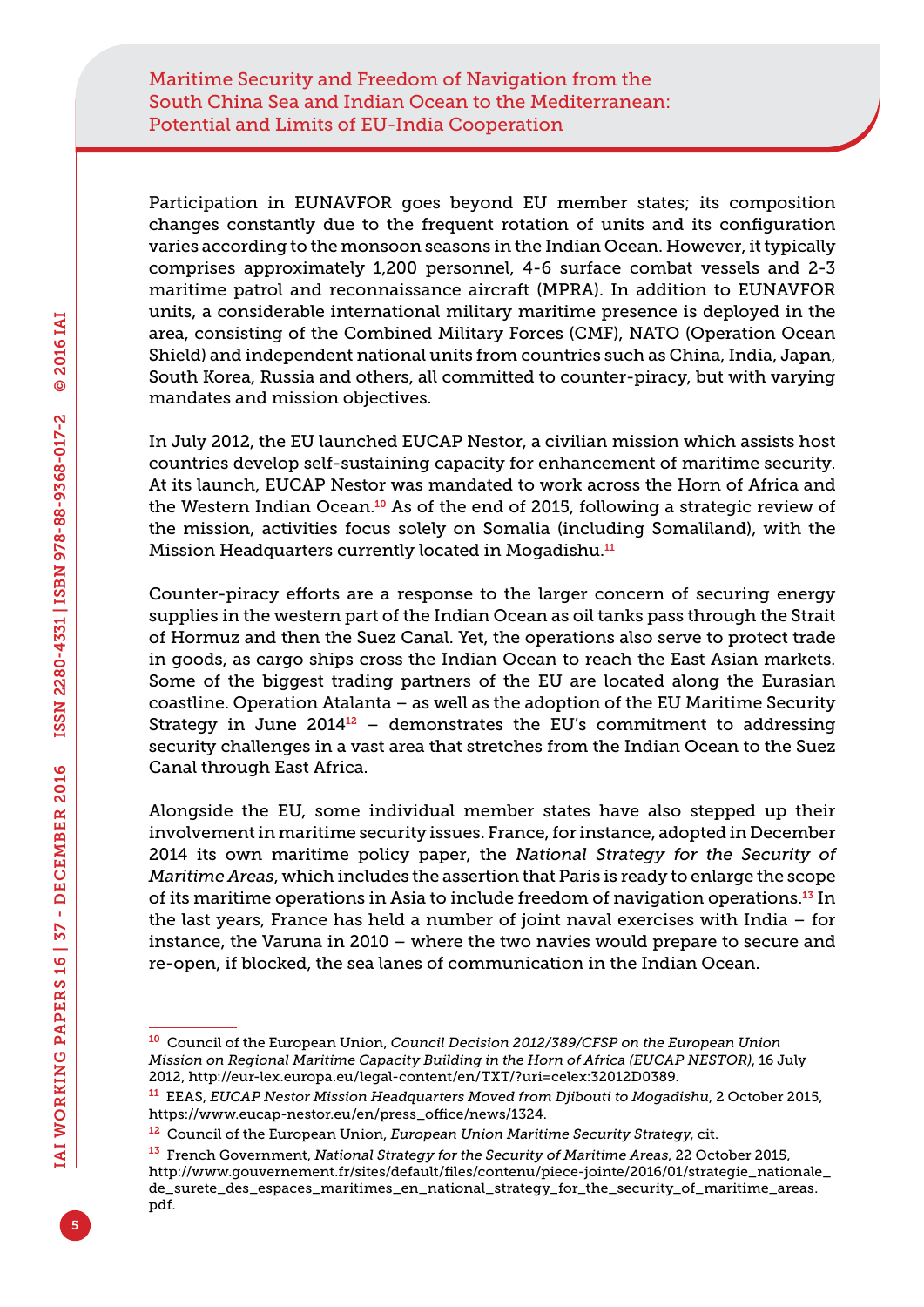It remains to be seen whether other European maritime powers would be willing to follow France, going beyond counter-piracy operations – so far limited to the waters off the Horn of Africa – to further engage with Asian partners, including the prospect of joining freedom of navigation operations in the Indo-Pacific. India, for instance, has joined the US-led freedom of navigation operations in the South China Sea since 2014, given the strategic significance that New Delhi accords to its surrounding waters.

### 2. India's maritime strategy

Prime Minister Narendra Modi views the Indian Ocean as a foreign policy priority, with maritime dominance apparently the goal as India seeks to confront piracy and terrorist activities – but also to counter China's expansionist policies in the area and keep Pakistan in check. Modi's first visit outside Delhi after his swearingin ceremony was to go aboard the Indian aircraft carrier Vikramaditya off Goa in June 2014.<sup>14</sup> It is noteworthy that India is the only power in Asia (excluding the US) to possess such a landing platform.

In March 2015, Modi unveiled a four-part framework for the Indian Ocean, focusing on: (i) defending India's interests and maritime territory, in particular countering terrorism; (ii) deepening economic and security cooperation with maritime neighbours and island states; (iii) promoting collective action for peace and security; and (iv) seeking a more integrated and cooperative future for sustainable development.<sup>15</sup>

New Delhi's "blue water" ambitions were first outlined in its 2007 Maritime Security Strategy, after which it acquired a number of capabilities, including amphibious surface ships and nuclear-powered submarines. In 2013, New Delhi launched its first indigenous naval communication satellite, which further enhanced its capacity to monitor the entire Indian Ocean. In the wake of the 2008 Mumbai attack, India established the Sagar Prahari Bal, a maritime force protection group with 1,000 marines and 80 patrol boats, sustained by a maritime special operation unit, the 2,000-marine Special Forces Marine Commando.<sup>16</sup> The development of these units suggests that India takes the threat of maritime terrorism and asymmetric warfare seriously. more integrated and cooperative future for sustainable development.

Pakistan, India's long-time rival, lacks the conventional naval forces to challenge New Delhi. With 10 frigates and 8 submarines, Pakistan has some ability to protect its coastline and inhibit an adversary's seaborne manoeuvrability. However,

<sup>14</sup> Rahul Roy-Chaudhury, "Five Reasons the World Needs to Pay Heed to India's New Maritime Security Strategy", in *The Wire*, 22 December 2015, p. 2, [https://thewire.in/?p=17741.](https://thewire.in/?p=17741)

<sup>15</sup> Ibid.

<sup>16</sup> Anthony H. Cordesman and Abdullah Toukan, *The Indian Ocean Region. A Strategic Net Assessment*, Lanham, Rowman & Littlefield, August 2014, p. 244, [https://www.csis.org/node/25176.](https://www.csis.org/node/25176)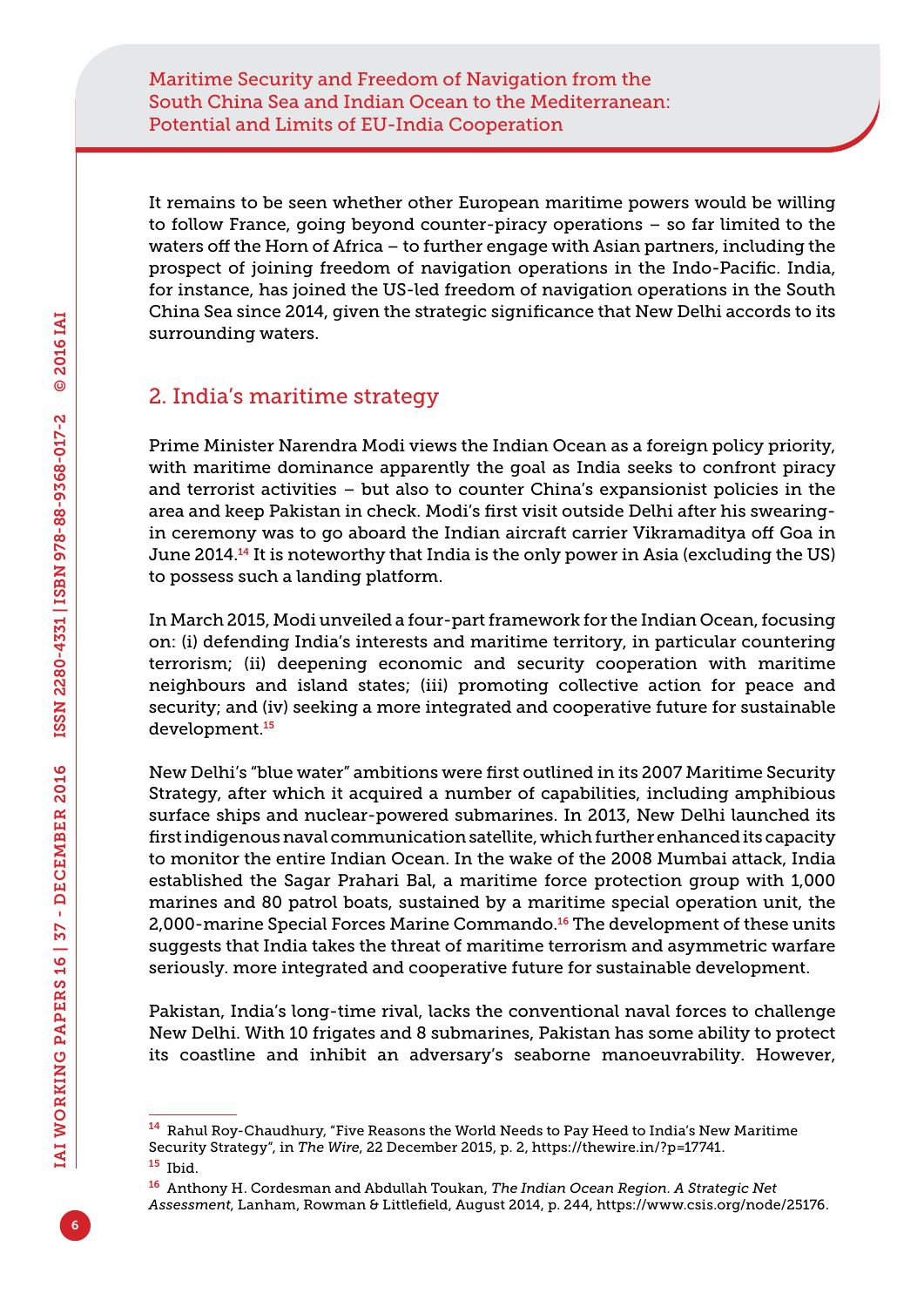recent and likely future investment in Chinese-supplied frigates, missile craft and submarines could improve Pakistan's maritime protection capabilities.<sup>17</sup>

China's emergence as a major air/sea power – and also a potential source of aid to Pakistan – presents India with an ominous challenge. In its latest defence white paper (May 2015), the Chinese government outlined the importance of powerprojection capabilities, emphasizing the requirements for offensive and defensive air operations, and "open seas protection."<sup>18</sup> Since 2008, China has sent nearly two dozen naval expeditions to the Indian Ocean, including Chinese nuclear submarines, ostensibly to counter piracy but implicitly to project its influence in the region.19 Moreover, China is the largest arms supplier to India's neighbours and since 2013 the People's Liberation Army Navy (PLAN) has started an impressive programme of expansion, including port construction and upgrades at several locations around the Indian Ocean such as Karachi and Gwadar (Pakistan), Chittagong (Bangladesh), Kyaukpyu (Myanmar), and Hambantota and Colombo (Sri Lanka).<sup>20</sup>

Given these dynamics, it is not surprising that New Delhi and Beijing increasingly compete in the Indo-Pacific, especially as they scramble for energy resources and sea lane protection. India's suspicion about China's expansionist policy is not new. It dates back to the mid-2000, when Beijing developed a geo-political strategy, the so-called "string of pearls", consisting of a series of port facilities in Pakistan, Bangladesh, Sri Lanka, Myanmar, the Seychelles and the Maldives aimed at securing Chinese maritime interests in the area. These facilities were seen in New Delhi as an act of "encirclement". The "string of pearls" has now been revitalized and subsumed within Beijing's 21st century Maritime Silk Road – an initiative through which Beijing seeks to promote economic ties with the countries concerned, but also further its political influence and military presence.<sup>21</sup>

<sup>17</sup> International Institute for Strategic Studies (IISS), *The Military Balance 2016*, Abingdon, Routledge, 2016, p. 279.

<sup>18</sup> Chinese Ministry of National Defense, *China's Military Strategy*, May 2015, [http://eng.mod.gov.](http://eng.mod.gov.cn/Press/2015-05/26/content_4586805_4.htm) [cn/Press/2015-05/26/content\\_4586805\\_4.htm.](http://eng.mod.gov.cn/Press/2015-05/26/content_4586805_4.htm)

<sup>19</sup> Mohan Malik, "India's Response to the South China Sea Verdict", in *The American Interest*, 22 July 2016,<http://wp.me/p4ja0Z-ACJ>.

<sup>20</sup> International Center for Strategic Analysis (ICSANA), *Gwadar Port: Implications for GCC and China*, 2014, [http://www.icsana.com/index.php?option=com\\_content&view=article&id=433&catid=](http://www.icsana.com/index.php?option=com_content&view=article&id=433&catid=9&Itemid=561&lang=en) [9&Itemid=561&lang=en.](http://www.icsana.com/index.php?option=com_content&view=article&id=433&catid=9&Itemid=561&lang=en) Ruchir Sharma, *The Rise and Fall of Nations. Forces of Change in the Post-Crisis World*, New York, W.W. Norton & Co., 2016.

<sup>21</sup> Eva Pejsova, "Scrambling for the Indian Ocean", in *EUISS Briefs*, No. 4 (February 2016), p. 2, <http://www.iss.europa.eu/publications/detail/article/scrambling-for-the-indian-ocean>.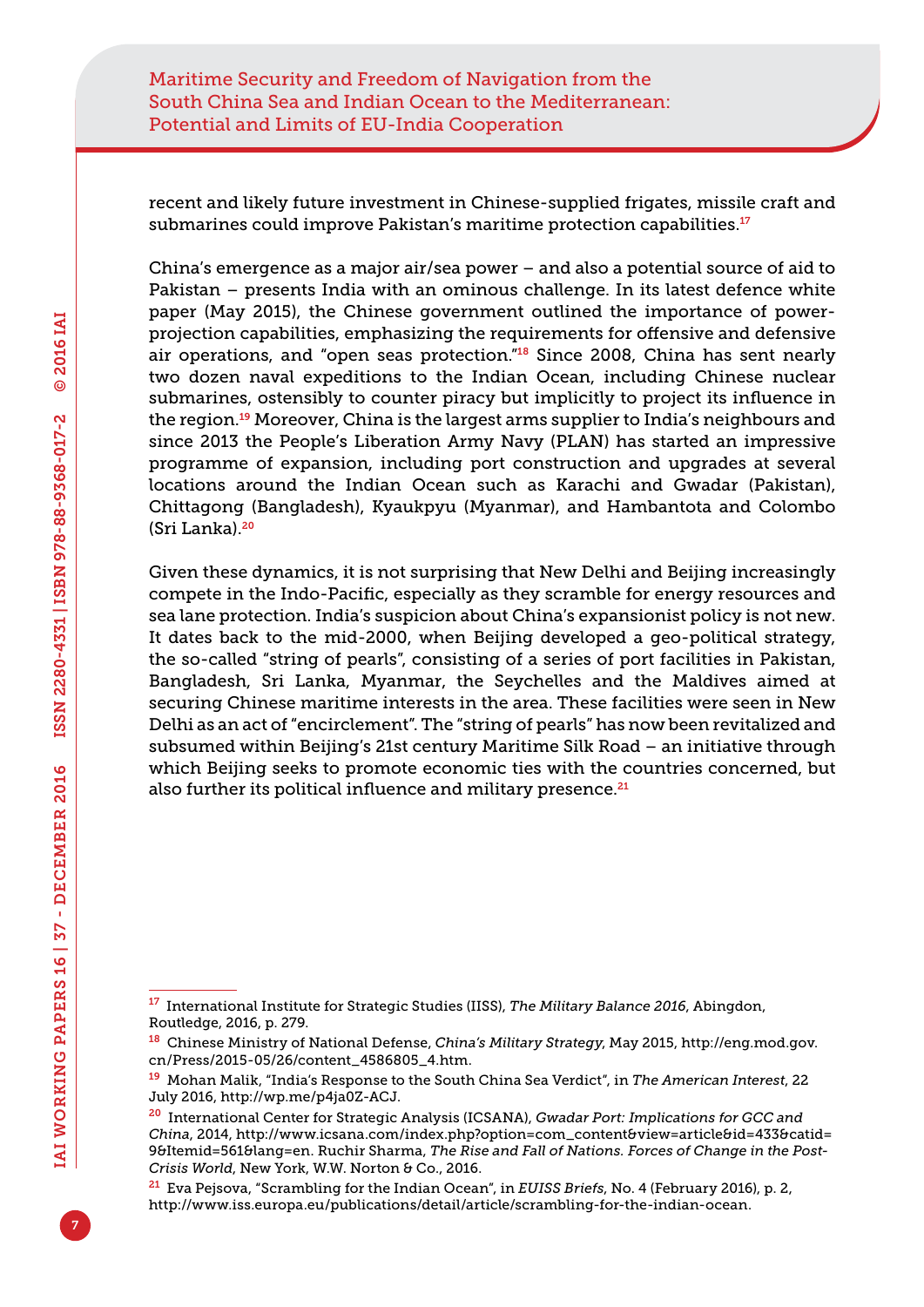### 3. China's new Maritime Silk Road: Implications for the EU and India

China's new Silk Road, consisting of the Silk Road Economic Belt and the 21st century Maritime Silk Road – also known as the One Belt, One Road (OBOR) or simply the Belt and Road initiative – was unveiled by President Xi Jinping in late 2013. It is China's most ambitious geo-economic and foreign policy initiative in decades, aiming to connect China to Europe through South East Asia, Central Asia, the Indian Ocean, the Middle East and East Africa, covering areas hosting 70 percent of the global population, holding 75 percent of known energy reserves and generating 55 percent of the world's gross national product (GNP). The stated aim of this grandiose initiative is to boost connectivity and commerce between China and 65 countries traversed by the Belt and Road.<sup>22</sup>

China's total financial commitment to this initiative is expected to reach 1.4 trillion dollars in the coming years. Beijing has already committed around 300 billion dollars in loans and trade financing, a sum which includes a 40 billion dollar contribution to the Silk Road Fund for infrastructural development and 100 billion dollars in capital allocated to the China-initiated Asian Infrastructure Investment Bank (AIIB).

China's Maritime Silk Road was first charted during President Xi Jinping's visit to Southeast Asia in October 2013. The road takes inspiration from historical maritime trading routes connecting coastal China to the Mediterranean, through the South China Sea, the Indian Ocean, the Arabian coasts and East Africa. China's new sea-based Silk Road is taking the form of a network of ports and other coastal infrastructure projects. This grandiose initiative is driven by the Chinese government in conjunction with some giant state-owned enterprises. For instance COSCO, China's biggest shipping line, has taken minority stakes in terminals in Antwerp, Suez and Singapore and a majority stake (67 percent) in Piraeus Port in Greece, where it plans to invest 350 million euros over the next ten years, including building a dock that can handle mega-ships. China Merchants Holdings International has invested massively in Colombo (Sri Lanka) and has stakes in the port of Gwadar (Pakistan).

Securing Eurasia's sea lanes of communication has become a strategic priority for China, whose military has recently been granted the right to build logistics facilities in Djibouti. The base is expected to contribute to anti-piracy operations in the area, but also to protect China's strategic assets and cargo ships directed towards (or coming from) the European ports.

<sup>&</sup>lt;sup>22</sup> Nicola Casarini, "When All Roads Lead to Beijing. Assessing China's New Silk Road and its Implications for Europe", in *The International Spectator*, Vol. 51, No. 4 (December 2016), p. 95.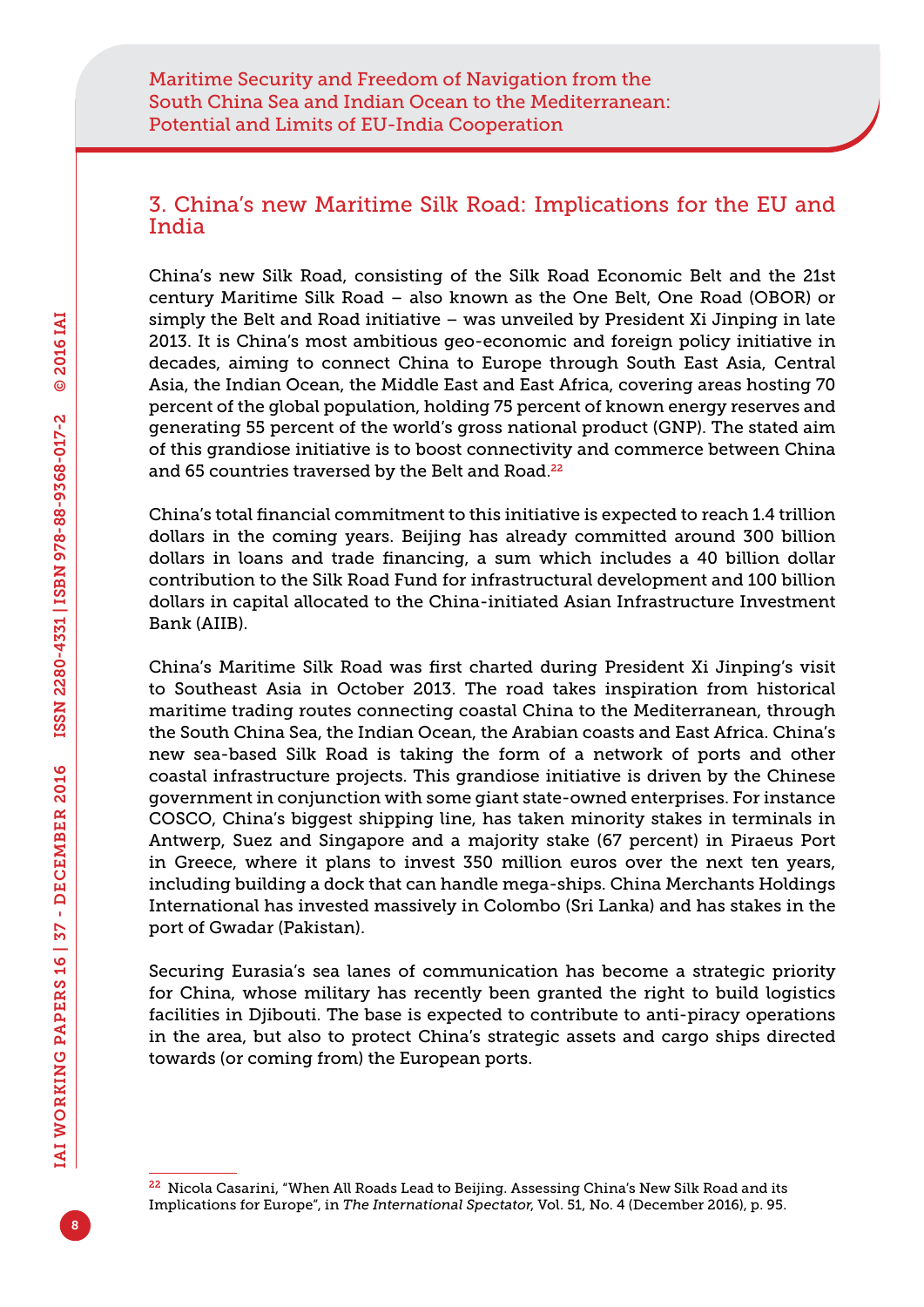The Mediterranean has a key role to play in China's Maritime Silk Road, as the EU is today Beijing's most important trading partner. Between 2000 and 2015 Chinese trade towards the south of the Mediterranean grew tenfold, exceeding 50 billion euros and doubling in value each year. Today, China is the second trade partner for the area after the US and the first in terms of percentage growth rate. $23$  China's growing interests in the area have led Beijing – together with Moscow – to hold their first ever joint military drills in the Mediterranean Sea in May 2015.

The doubling of the Suez Canal has further contributed to increasing China's strategic interest in the area. China already owns 20 percent of the Suez Canal Container Terminal, running one of the biggest terminals in Port Said, right at the entrance of Suez.<sup>24</sup> Beijing is also planning to build or own (even partially) similar ports and logistics facilities in Iran and Saudi Arabia, after having invested massively in the Pakistani port of Gwadar, which is expected to be connected through a modern highway network to China's Xinjiang province, giving the landlocked Chinese region access to the Indian Ocean. There are also plans for a high-speed rail link running alongside the road as well as the construction of oil pipelines that, through Gwadar, will bring supply from the Gulf to Western China. These projects are part of the China-Pakistan Economic Corridor (CPEC), first announced during Xi Jinping's state visit to Islamabad in April 2015.<sup>25</sup>

The CPEC is China's largest overseas investment project to date with an estimated value of 46 billion dollars. It consists of extensive investments in Pakistan's transport, telecommunications and energy infrastructure which will, when terminated, extend for about 3,000 km, linking the port of Gwadar to the city of Kashgar in China's northwestern Xinjiang province, thus opening up new routes for Middle Eastern oil and gas.<sup>26</sup>

It is at this geo-political juncture that the development of China's Maritime Silk Road clashes more acutely with India's strategic priorities. Not only is Beijing investing massively in Pakistan, China's thirst for natural resources from the Middle East creates a challenge for New Delhi which is heavily reliant on imported oil and gas. A second point of friction is the South China Sea, where China's assertiveness and activities – such as island building not in accordance with international law – are a source of concern not only for India but also for the EU, raising the question as to whether, and to what extent, Brussels and New Delhi could join forces in upholding rules-based order in the area.

<sup>23</sup> SRM, *Italian Maritime Economy 2016*, Naples, Giannini, 2016, p. 15, [http://www.srm](http://www.srm-maritimeconomy.com/?p=17090)[maritimeconomy.com/?p=17090.](http://www.srm-maritimeconomy.com/?p=17090)

<sup>24</sup> Ibid.

<sup>25</sup> Nicola Casarini, "When All Roads Lead to Beijing", cit., p. 100.

<sup>26</sup> Ibid.; Omar Alam, "China-Pakistan Economic Corridor: Towards a New 'Heartland'?", in *LSE South Asia Centre blog*, 16 November 2015, [http://wp.me/p6htYG-1qM.](http://wp.me/p6htYG-1qM)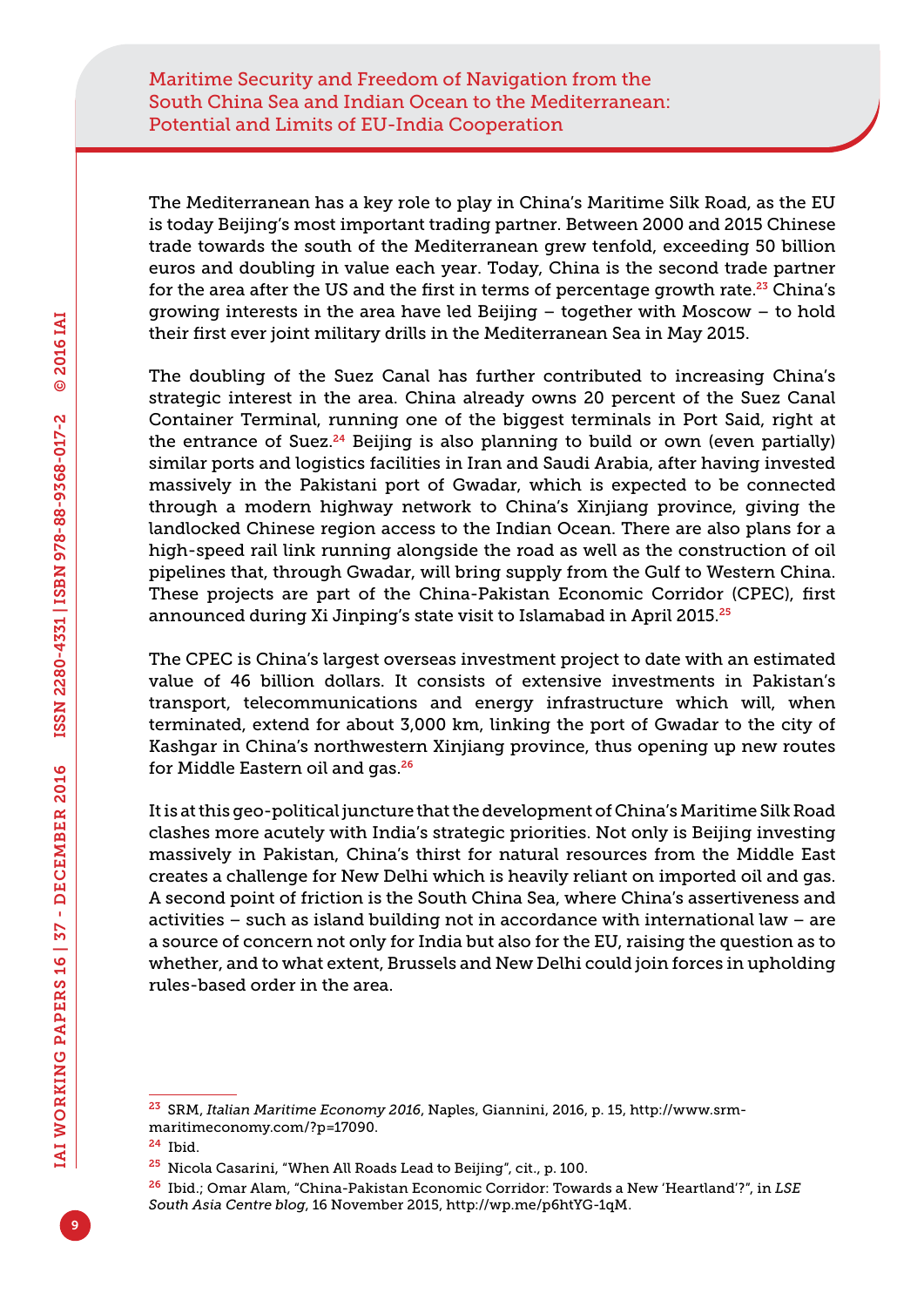#### 4. European and Indian perspectives on evolving security dynamics in the South China Sea

In July 2016, after more than three years of deliberation, the Tribunal at the Permanent Court of Arbitration in The Hague rendered the Award in the Arbitration between the Philippines and China, $27$  making it clear that China's extensive historical rights claims to maritime areas within the so-called "nine-dash line" are incompatible with the UN Convention on the Law of the Sea (UNCLOS) and therefore illegitimate. The Tribunal also underscored that none of the land features claimed by China qualify as an island – status that would in turn warrant the claiming of an exclusive economic zone under UNCLOS.

China strongly condemned the verdict, declaring it null and void, and questioned the legality of the Tribunal itself. China's refusal to recognize the Tribunal's ruling has prompted other claimants to reinforce their actions and the United States to intensify its so-called freedom of navigation operations to deter China from adopting even more confrontational policies in the future, such as declaring an Air Defence Identification Zone (ADIZ)<sup>28</sup>

Following the ruling by the Hague Tribunal, Federica Mogherini, the EU's High Representative for Foreign Affairs and Security Policy, issued a declaration stating the need for the parties to the dispute to resolve it in accordance with international law, including the United Nations Convention on the Law of the Sea (UNCLOS).<sup>29</sup> Also some individual EU member states have intervened in the debate.<sup>30</sup> France, which is the only European nation with an Asian-Pacific military projection, has expressed an interest in leading EU patrols to sustain freedom of navigation in the South China Sea – an eventuality that is being considered by other European maritime powers such as Italy, Spain and the Netherlands. The United Kingdom, while reiterating its support for UNCLOS and the rule of law, has refrained however from any direct condemnation of Beijing, for fear of irritating the country with which the new cabinet in London is keen to negotiate a free trade agreement. Germany, whose economy is significantly interconnected with that of China, has tended to shy away from any involvement in the South China Sea, also in light of Berlin's reluctance to join military missions in Europe's neighbourhood. Besides issuing a declaration of principles, there is not that much that the EU can do in the South China Sea – an area that has now become the playground for rivalry among

<sup>27</sup> Permanent Court of Arbitration, *The South China Sea Arbitration (The Republic of the Philippines v. The People's Republic of China)*, 12 July 2016, [https://pca-cpa.org/en/news/pca-press-release](https://pca-cpa.org/en/news/pca-press-release-the-south-china-sea-arbitration-the-republic-of-the-philippines-v-the-peoples-republic-of-china)[the-south-china-sea-arbitration-the-republic-of-the-philippines-v-the-peoples-republic-of-china](https://pca-cpa.org/en/news/pca-press-release-the-south-china-sea-arbitration-the-republic-of-the-philippines-v-the-peoples-republic-of-china).

<sup>28</sup> Gregory B. Pooling et al., "Judgment Day: The South China Sea Tribunal Issues Its Ruling", in *CSIS Critical Questions*, 12 July 2016, [https://www.csis.org/node/37159.](https://www.csis.org/node/37159)

<sup>29</sup> European External Action Service (EEAS), *Declaration by the High Representative on behalf of the EU on the Award rendered in the Arbitration between the Republic of the Philippines and the People's Republic of China*, 15 July 2016, <http://europa.eu/!vT73kP>.

<sup>30</sup> Emanuele Scimia, "Europe Can't Save the South China Sea", in *The National Interest*, 24 July 2016,<http://nationalinterest.org/node/17092>.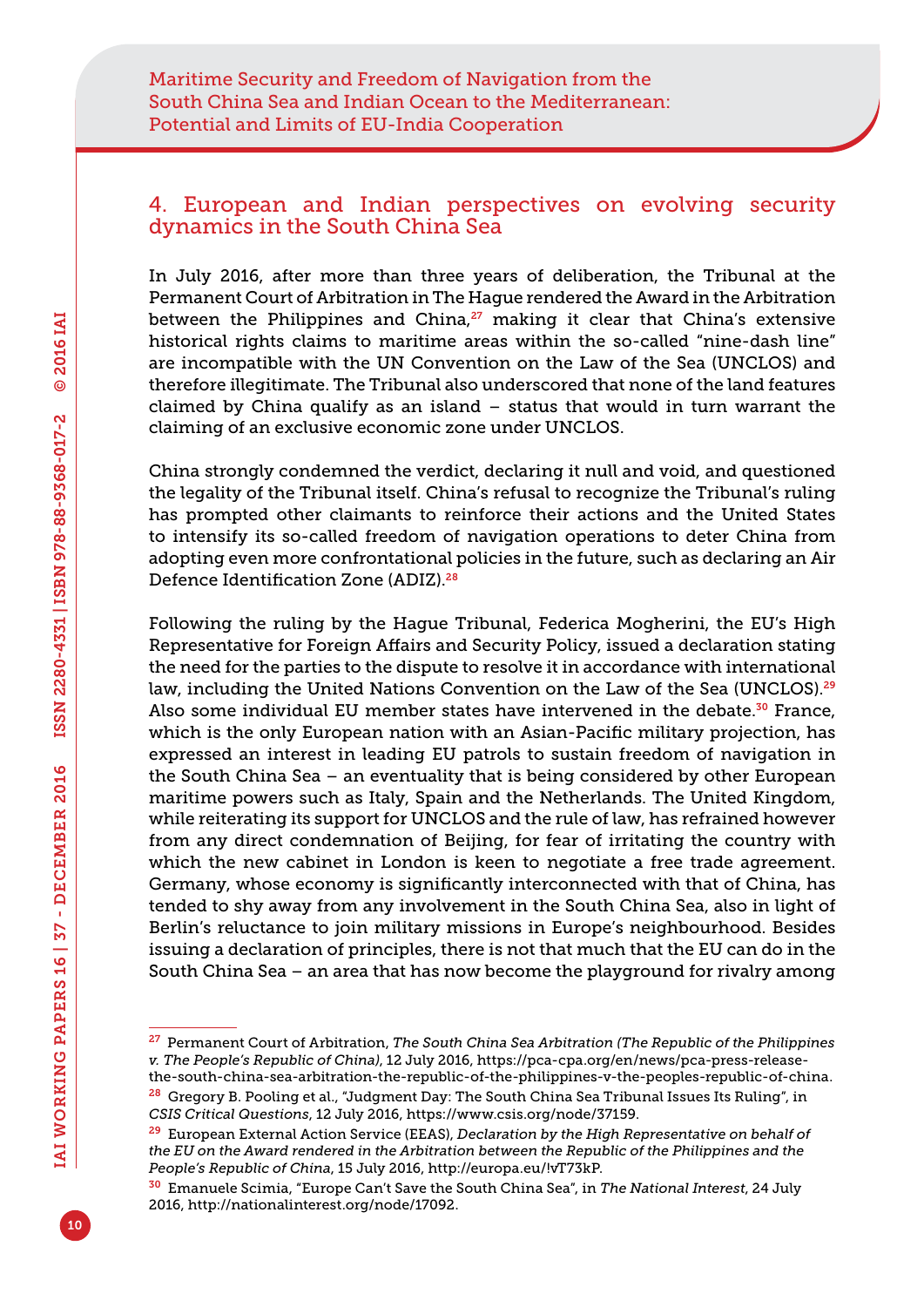#### great powers.

While Europe is largely a bystander, India has been increasing its involvement in the region in recent times, given that 55 percent of the country's trade passes through the South China Sea $31$  – and several of India's island territories, such as the Andaman and Nicobar islands, are located at the western bottleneck of the Straits of Malacca.32 India has clearly voiced its interest in promoting freedom of navigation in the area and in the peaceful resolution of territorial disputes between Beijing and its maritime neighbours, in an attempt to create strategic opportunities for the littoral states as well as faraway countries like the US and Japan which seek to deter China from dominating the Indo-Pacific.

In the aftermath of the Hague ruling, a joint statement issued by the Indian and Japanese Defence Ministers (on 14 July 2016, following the annual Indo-Japanese Defence Ministerial Meeting) urged parties to "show utmost respect for the UNCLOS" and expressed the two countries' "concern over recent developments," with particular reference to Chinese actions such as the landing of planes on artificial islands. $33$  In December 2015, a joint statement by Indian Prime Minister Narendra Modi and Japanese Prime Minister Shinzo Abe had called all parties to "avoid unilateral actions" in the South China Sea "that could lead to tensions in the region."34 Tokyo and New Delhi have also agreed to deepen their overall military cooperation by setting up a Maritime Strategic Dialogue and conducting the annual India-US-Japan trilateral maritime exercise dubbed Malabar.

Besides Japan, New Delhi has also reached out to Vietnam and the Philippines, publicly supporting them in their disputes with Beijing. In September 2016, India signed a deal to base its ships in Vietnam and supply fast patrol boats to Hanoi, a contract worth 100 million dollars.<sup>35</sup> And New Delhi continues to cooperate with Vietnam on hydrocarbon exploration in the South China Sea. In bilateral declarations with Manila, New Delhi has acknowledged the region as part of the West Philippines Sea, refuting the Chinese position.<sup>36</sup>

<sup>31</sup> Rajeev Ranjan Chaturvedy, "South China Sea: India's Maritime Gateway to the Pacific", in *Strategic Analysis*, Vol. 39, No. 4, 2015, p. 360-377 at p. 364, [http://dx.doi.org/10.1080/09700161.2015.](http://dx.doi.org/10.1080/09700161.2015.1047218) [1047218](http://dx.doi.org/10.1080/09700161.2015.1047218).

<sup>32</sup> Ibid., p. 361.

<sup>33</sup> Indian Ministry of Defence, *Joint Statement after the meeting Between Raksha Mantri and Japanese Defence Minister*, New Delhi, 14 July 2016, [http://pib.nic.in/newsite/PrintRelease.](http://pib.nic.in/newsite/PrintRelease.aspx?relid=147097) [aspx?relid=147097](http://pib.nic.in/newsite/PrintRelease.aspx?relid=147097)

<sup>34</sup> Indian Ministry of External Affairs, *Joint Statement on India and Japan Vision 2025: Special Strategic and Global Partnership Working Together for Peace and Prosperity of the Indo-Pacific Region and the World*, New Delhi, 12 December 2015, [http://www.mea.gov.in/bilateral-documents.](http://www.mea.gov.in/bilateral-documents.htm?dtl/26176) [htm?dtl/26176](http://www.mea.gov.in/bilateral-documents.htm?dtl/26176).

<sup>35</sup> Indian Ministry of External Affairs, *Joint Statement between India and Vietnam during the visit of Prime Minister to Vietnam*, Hanoi, 3 September 2016, [http://www.mea.gov.in/bilateral](http://www.mea.gov.in/bilateral-documents.htm?dtl/27362)[documents.htm?dtl/27362.](http://www.mea.gov.in/bilateral-documents.htm?dtl/27362)

<sup>36</sup> See, for instance, India's Ministry of External Affairs, *Joint Statement: Third India-Philippines Joint Commission on Bilateral Cooperation*, New Delhi, 14 October 2015, [http://www.mea.gov.in/](http://www.mea.gov.in/bilateral-documents.htm?dtl/25930)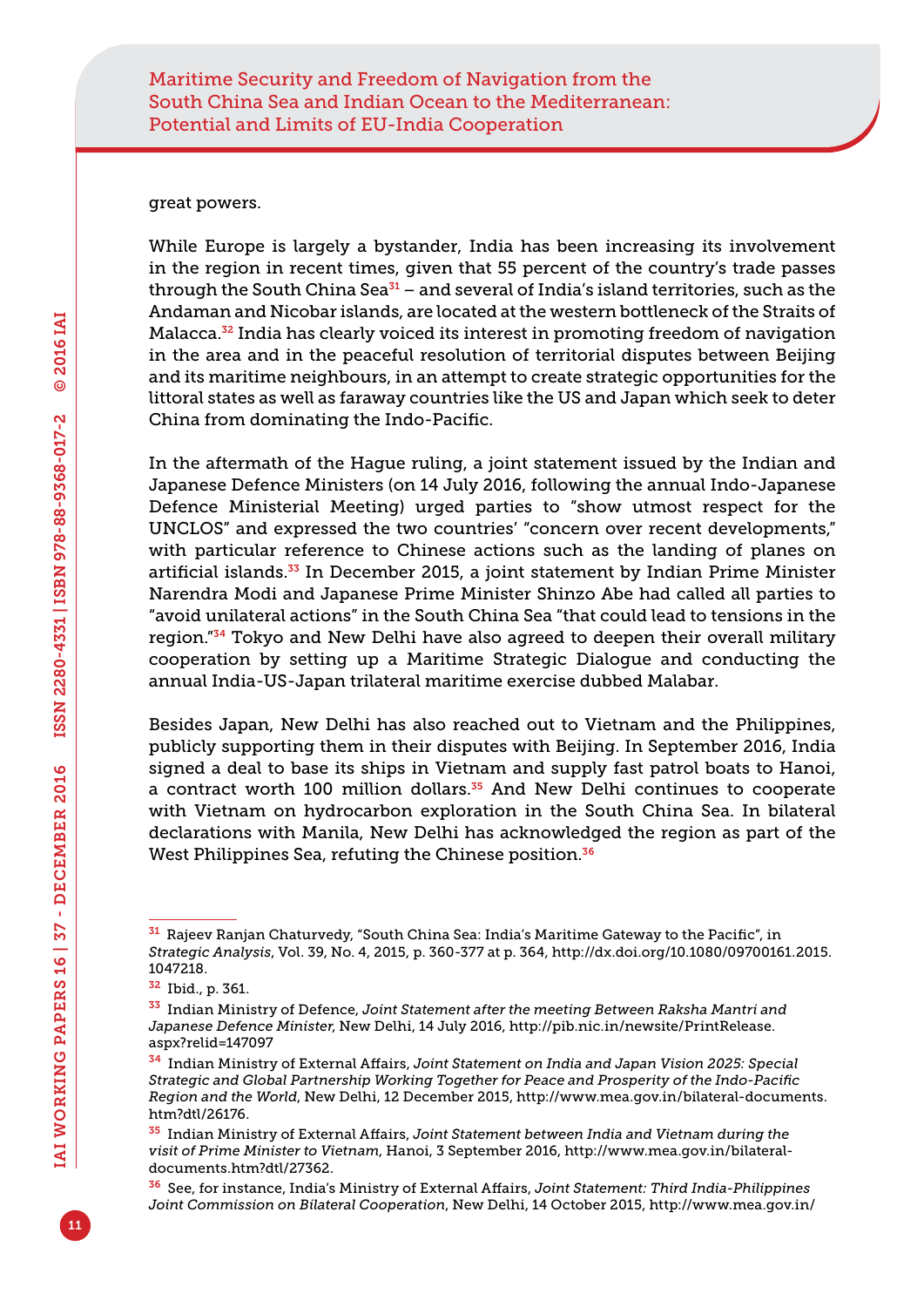As part of its "Act East" policy, India has thus increased coordination, both military and diplomatic, with those Asian nations that also see China as a challenge. New Delhi is currently negotiating the sale of the BrahMos cruise missile to Vietnam and frigates and patrol craft to the Philippines, while forging military-to-military ties and economic and trade links with Indonesia, Malaysia, Thailand and Singapore.37 Finally, with the United States, India has issued a number of high-level joint statements where the two powers have declared their support for freedom of navigation and overflight in the South China Sea. This indicates that the Modi government is no longer afraid of siding with the US to counter China.<sup>38</sup>

## 5. The maritime balance of power in the Indo-Pacific

The main security challenge today in the Indo-Pacific is how to accommodate China's growing military capabilities with the existing order dominated by the US. The pace of China's military modernization is staggering. Since the turn of the century, it has commissioned more than 30 modern conventional submarines, 14 destroyers, 22 frigates and about 26 corvettes, assets that are supported by satellites, radar, air defence systems, ballistic missiles and cyber capabilities.<sup>39</sup> Although China's military development is changing the maritime balance of power, it is likely that the US will remain the strongest naval power in Asia for the foreseeable future.

In March 2015, the US released a new maritime strategy,<sup>40</sup> reflecting concern over the ongoing developments and fielding of anti-access/area-denial capabilities, particularly by China. The strategy introduced a new functional ambition, "all domain access," acknowledging the increasingly contested nature of, in particular, space, cyberspace and the electromagnetic spectrum.

From Djibouti, the US military secures the Red Sea and controls its operations in the Gulf of Oman, while the US naval base in Diego Garcia houses both army and marine brigades, long-range bomber operations, the replenishment of naval surface combatants, and the strike and special operations capabilities of guided-

[bilateral-documents.htm?dtl/25930.](http://www.mea.gov.in/bilateral-documents.htm?dtl/25930)

 $37$  Mohan Malik, "India's Response to the South China Sea Verdict", cit. Jonathan Holslag, "Why the US policy on South China Sea only helps China", in South China Morning Post, 21 August 2016, [http://www.scmp.com/week-asia/politics/article/2006225/why-us-policy-south-china-sea-only](http://www.scmp.com/week-asia/politics/article/2006225/why-us-policy-south-china-sea-only-helps-china)[helps-china](http://www.scmp.com/week-asia/politics/article/2006225/why-us-policy-south-china-sea-only-helps-china).

<sup>38</sup> Ibid.

<sup>39</sup> Jonathan Holslag, "Why the US policy on South China Sea only helps China", in *South China Morning Post*, 21 August 2016, [http://www.scmp.com/week-asia/politics/article/2006225/why-us](http://www.scmp.com/week-asia/politics/article/2006225/why-us-policy-south-china-sea-only-helps-china)[policy-south-china-sea-only-helps-china.](http://www.scmp.com/week-asia/politics/article/2006225/why-us-policy-south-china-sea-only-helps-china)

<sup>40</sup> US Navy, *A Cooperative Strategy for 21st Century Seapower*, March 2015, [http://www.navy.mil/](http://www.navy.mil/local/maritime) [local/maritime](http://www.navy.mil/local/maritime).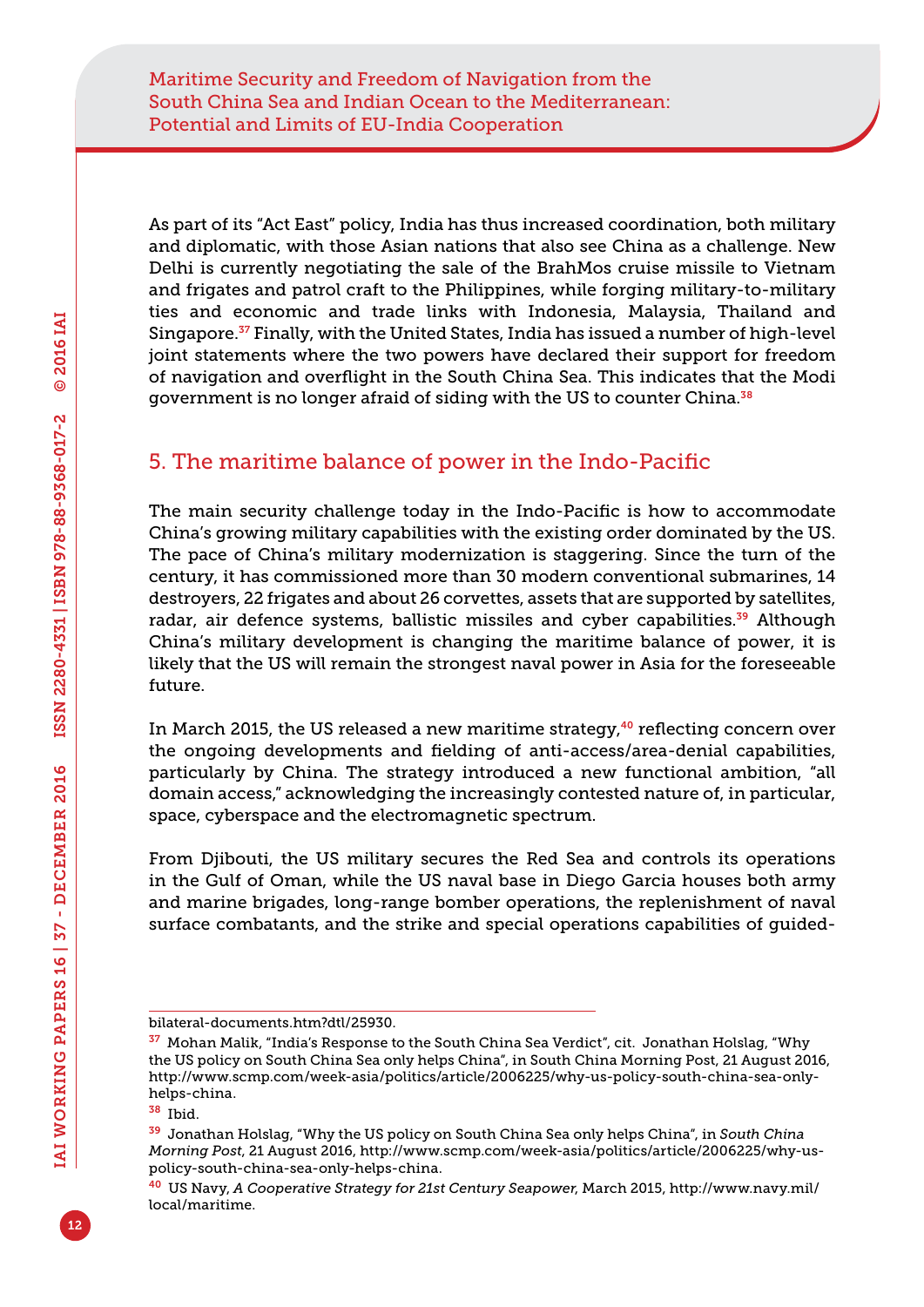missile submarines.41 Diego Garcia's location and relatively insular position enable US power projection throughout the Indian Ocean by long-range strategic bombers, as well as through surface warships, including aircraft carriers, cruisers, destroyers, frigates and fast attack nuclear submarines.

While the EU does not have military capabilities in the Indian Ocean, some member states do. France, in particular, has a longstanding presence in the western Indian Ocean, maintaining a naval base (Pointe des Galets) on its island department of La Réunion, east of Madagascar. Djibouti remains economically and militarily close to France. In addition, the UAE now hosts a French military base in Abu Dhabi, encompassing three military camps: a land base, a naval base, and an air base near Al-Dhafra. Finally, the overseas department of Mayotte is home to a 270-strong garrison of the Légion étrangère.<sup>42</sup>

The United Kingdom also has a number of strategic interests – and assets – in the area: the Biot military complex in Diego Garcia, in conjunction with the United States; an army barracks in Brunei; a logistical and refuelling facility in Sembawang, Singapore; Gorkha recruitment centres in Nepal; and a naval command post in Bahrain that connects the Gulf with its Mediterranean air and naval

facilities.43 London has traditionally invested both politically and financially in the Five Power Defence Arrangements (FPDA), a series of defence relationships established by multi-lateral agreements between the United Kingdom, Australia, New Zealand, Malaysia and Singapore.

Europe's defence industry increasingly looks towards Asia when it comes to arms sales and technology transfers. EU member states continue to sell military equipment in the region. Competition exists among European defence companies, of course, but even more so between EU and US defence manufacturers for acquiring shares of Asia's buoyant procurement budgets. Europeans have developed a strong market presence in South and South-East Asia, especially in sales of naval units (submarines, frigates, corvettes).44 France, for instance, has sold Scorpène-class submarines to both India and Pakistan in the past, while six French Scorpène-class submarines are currently being built in Mumbai for the Indian navy.<sup>45</sup>

<sup>&</sup>lt;sup>41</sup> Andrew S. Erickson, Ladwig C. Walter III and Justin D. Mikolay, "Diego Garcia and the United States' Emerging Indian Ocean Strategy", in *Asian Security*, Vol. 6, No. 3 (2010), p. 215.

<sup>42</sup> Bruno de Paiva, "France: National Involvement in the Indian Ocean Region", in *Future Directions International*, 5 December 2011, [http://www.futuredirections.org.au/?p=1300.](http://www.futuredirections.org.au/?p=1300)

<sup>43</sup> W. Lawrence S. Prabhakar, *Growth of Naval Power in the Indian Ocean. Dynamics and Transformation*, New Delhi, National Maritime Foundation, 2016, p. 61, [http://www.maritimeindia.](http://www.maritimeindia.org/View Profile/Growth of Naval.pdf) [org/View Profile/Growth of Naval.pdf](http://www.maritimeindia.org/View Profile/Growth of Naval.pdf).

<sup>44</sup> Nicola Casarini, "The European Pivot", in *EUISS Alerts*, No. 3 (March 2013), p. 2, [http://www.iss.](http://www.iss.europa.eu/publications/detail/article/the-european-pivot) [europa.eu/publications/detail/article/the-european-pivot](http://www.iss.europa.eu/publications/detail/article/the-european-pivot).

<sup>45</sup> Cameron Stewart, "Our French Submarine Builder in Massive Leak Scandal", in *The Australian*, 29 August 2016.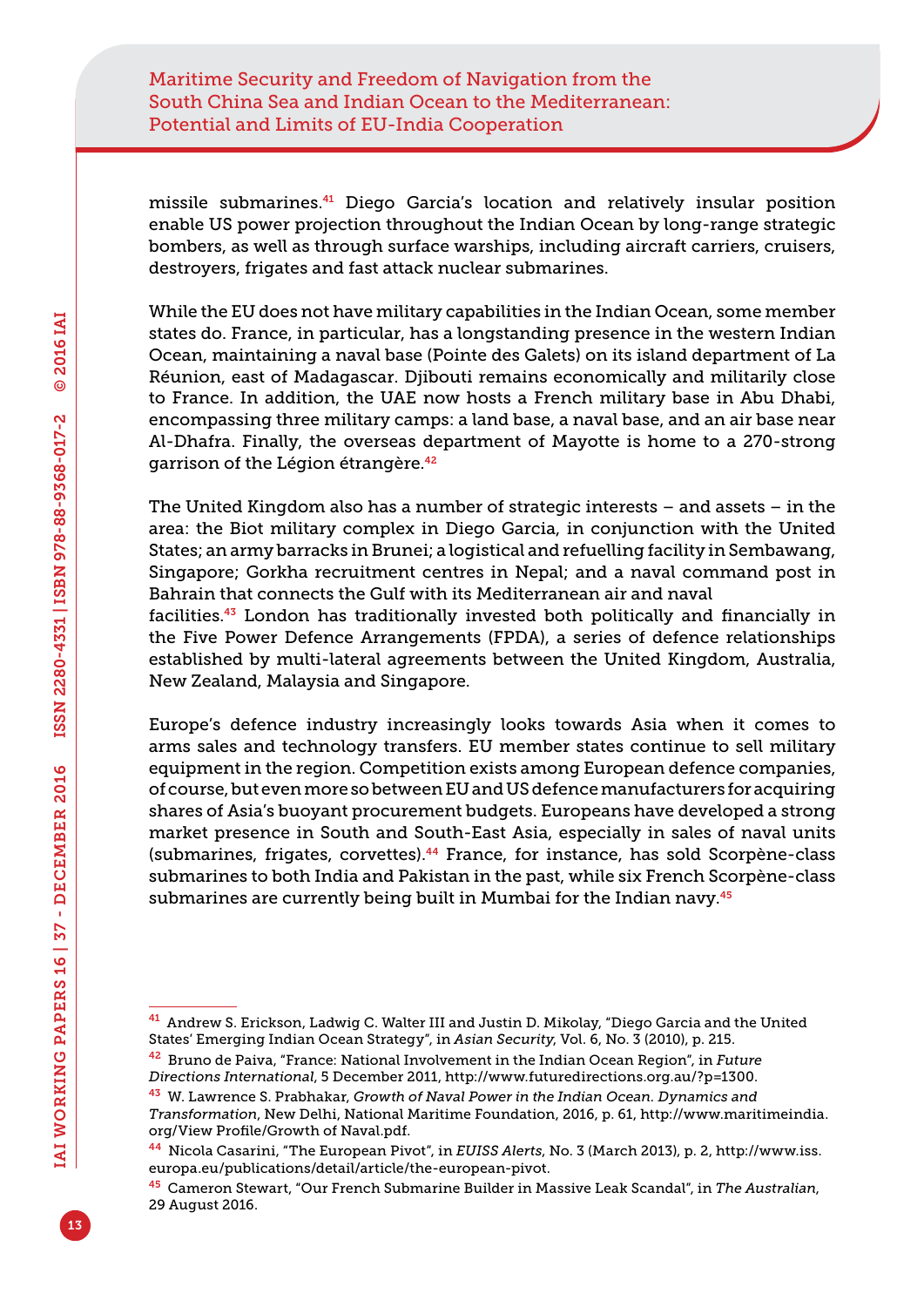Europe's growing industrial defence interests in South and South-East Asia have, however, gone hand in hand with EU efforts towards supporting existing – as well as creating new – regional multilateral cooperation frameworks for addressing maritime security issues.<sup>46</sup>

# 6. Old and new multilateral security frameworks

The oldest multilateral security framework in the region is the Indian Ocean Rim Association (IORA), formerly known as the Indian Ocean Rim Initiative and Indian Ocean Rim Association for Regional Cooperation (IOR-ARC). It is an international organization consisting of coastal states bordering the Indian Ocean. The IORA, which has a Coordinating Secretariat located in Ebene, Mauritius, increasingly discusses issues related to maritime cooperation and the "blue economy" and as such is ideally situated to be a dialogue partner of the EU.

Yet, the most effective multilateral maritime security construct has been, since 2008, the Indian Ocean Naval Symposium (IONS) which brings together the navy chiefs of 35 littoral countries and includes China as an observer. A brainchild of India's commitment to promote maritime cooperation in the area, the IONS is constructed along lines similar to the Western Pacific Naval Symposium (WPNS). As a voluntary initiative that seeks to increase maritime cooperation among navies of the littoral states of the Indian Ocean, the IONS has so far focused discussions on maritime information sharing, transnational crime and drug trafficking, as well as interoperability in case of search and rescue exercises.<sup>47</sup>

The IONS would be an ideal partner for Europe, which in the last years has been investing heavily in maritime security in the western Indian Ocean, building the capacity of local maritime agencies and enhancing maritime situational awareness to counter piracy, as well as other transnational security threats.

The EU has bolstered the implementation of the International Maritime Organization Djibouti Code of Conduct (DCOC), signed by 21 coastal states on the Western Indian Ocean rim. Brussels has also lent support to the creation of three information-sharing centres in Kenya, Tanzania and Yemen, and helped in setting up the Regional Maritime Training Centre in Djibouti.48 In 2013, the EU launched the MASE Programme (with a budget of 37.5 million euros), whose aim is to ensure coordination and continuity between its various capacity-building projects in

<sup>46</sup> Lee Cordner, "Progressing Maritime Security Cooperation in the Indian Ocean", in *Naval War College Review*, Vol. 64, No. 4 (Autumn 2011), p. 68-88, [https://www.usnwc.edu/Publications/Naval-](https://www.usnwc.edu/Publications/Naval-War-College-Review/2011---Autumn.aspx)[War-College-Review/2011---Autumn.aspx.](https://www.usnwc.edu/Publications/Naval-War-College-Review/2011---Autumn.aspx)

<sup>47</sup> Pradeep Chauhan, "The Criticality of the IONS Maritime Security Construct", in *CIMSEC Articles*, 25 May 2016, [http://wp.me/p2moGg-6AY.](http://wp.me/p2moGg-6AY) See also Rahul K. Bhonsle, "India's Maritime Cooperative Security Architecture", in *Mantraya Briefs*, No. 2 (3 April 2015), [http://mantraya.](http://mantraya.org/?p=462) [org/?p=462.](http://mantraya.org/?p=462) For more information on IONS, see the official website: [http://ions.gov.in/about\\_ions](http://ions.gov.in/about_ions).

<sup>&</sup>lt;sup>48</sup> Eva Pejsova, "Scrambling for the Indian Ocean", cit., p. 4.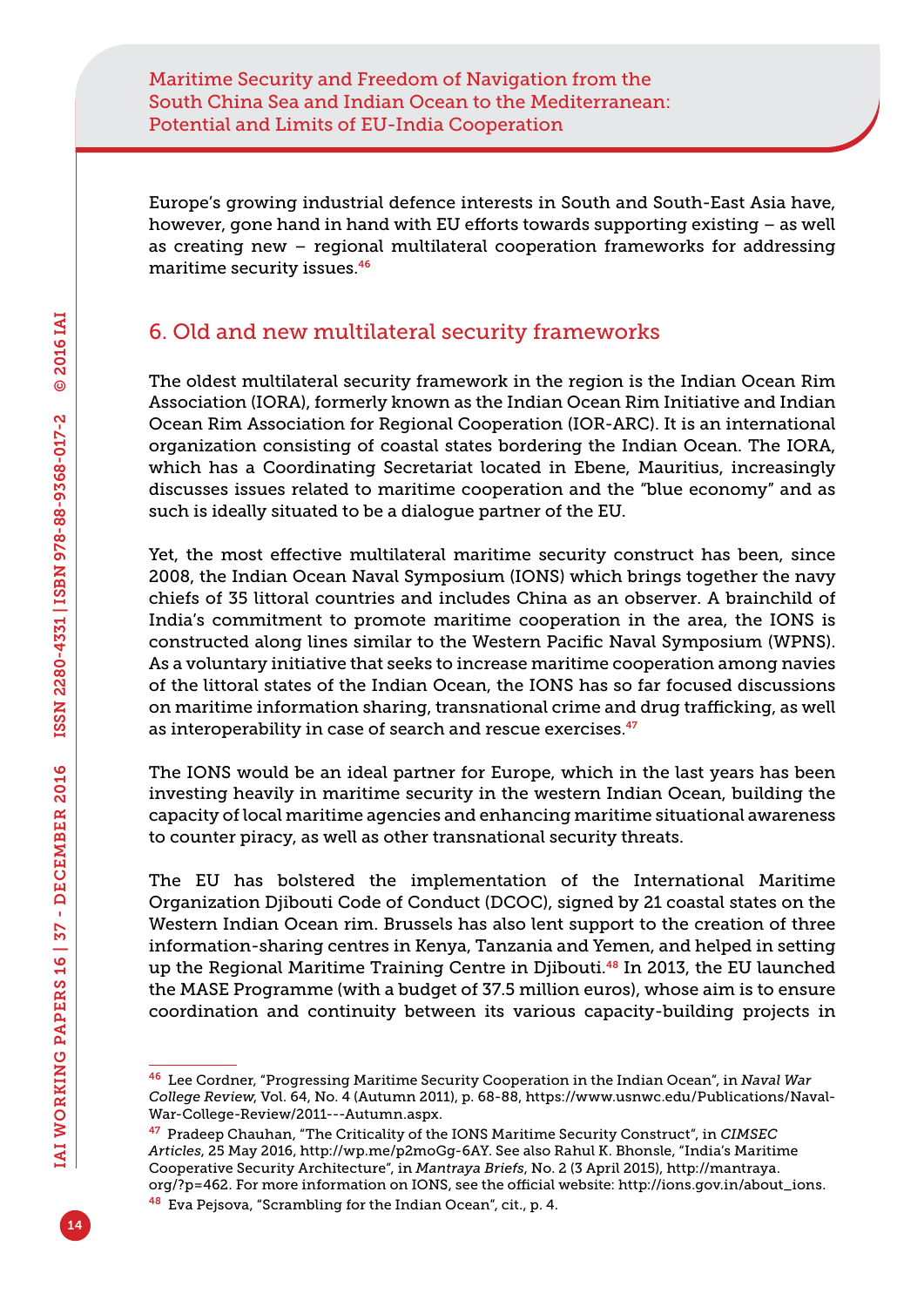the Indian Ocean, as well as its inland economic development and governance projects. According to the EU, 80 percent of the budget (over 80 million euros) of the Indian Ocean Commission (IOC) is currently underwritten by Brussels.<sup>49</sup> The IOC aims to foster regional capacity building in fisheries management, small island state development and marine biodiversity protection. Finally, in 2015 the EU launched the Critical Maritime Routes in the Indian Ocean, an initiative that seeks to enhance maritime situational awareness throughout the Indian Ocean by providing technical assistance to coastal states in the realms of information sharing, capacity building, and operational policies and governance.<sup>50</sup>

Europe's commitment to maritime security is an opportunity for India, a country that aims to be a "net security provider" in the Indian Ocean.<sup>51</sup> Both Brussels and New Delhi have significant stakes in securing the sea lanes of communication. Building on the IORA and IONS, the EU and India could join forces to promote an effective multilateral cooperation mechanism in the region to address maritime security issues, including exploring the possible synergies between the EU's Blue Growth Strategy and India's Blue Economy Plan.<sup>52</sup>

However, the evolving security dynamics in the Indo-Pacific, including China's growing assertiveness and rising tensions in the South China Sea, should invite EU and Indian policy makers to begin considering their maritime policy dialogue and cooperation beyond the Indian Ocean to include the vast area stretching from the Indo-Pacific to the Mediterranean, through the South China Sea, the Indian Ocean, the Arabian coasts, the Horn of Africa and the Red Sea, and the Suez Canal. This vast Eurasian maritime space  $-$  from the Far East to the Mediterranean  $-$  is also the area covered by China's new Maritime Silk Road, which presents India and the EU with both formidable opportunities and significant security challenges. To move forward their security dialogue on maritime issues, EU and Indian policy makers could therefore consider the following policy recommendations:

- *Develop a joint understanding on maritime governance and freedom of navigation in the area stretching from the Indo-Pacific to the Mediterranean*. This could be achieved by creating an EU-India Joint Working Group tasked to assess their respective interpretations of UNCLOS and freedom of navigation – also with a view towards the eventual issuing of joint declarations.
- *Increase coordination between EUNAVFOR and the Indian Navy*. EUNAVFOR is arguably the most successful and longstanding EU military mission so far,

<sup>49</sup> Ibid.

<sup>50</sup> Ibid.

<sup>51</sup> Pradeep Chauhan, "India as a Net Security-Provider in the Indian Ocean and Beyond", in *CIMSEC Articles*, 29 April 2016, [http://wp.me/p2moGg-6s7.](http://wp.me/p2moGg-6s7)

<sup>52</sup> Vijay Sakhuja, "Blue Economy: An Agenda for the Indian Government", in *CIMSEC Articles*, 19 September 2014,<http://wp.me/p2moGg-3nC>. See also Vijay Sakhuja, "Harnessing the Blue Economy", in *Indian Foreign Affairs Journal*, Vol. 10, No. 1 (January-March 2015), p. 39-49, [http://](http://www.associationdiplomats.org/publications/ifaj/Vol10/10.1/10(1)-ejournal.html) [www.associationdiplomats.org/publications/ifaj/Vol10/10.1/10\(1\)-ejournal.html.](http://www.associationdiplomats.org/publications/ifaj/Vol10/10.1/10(1)-ejournal.html)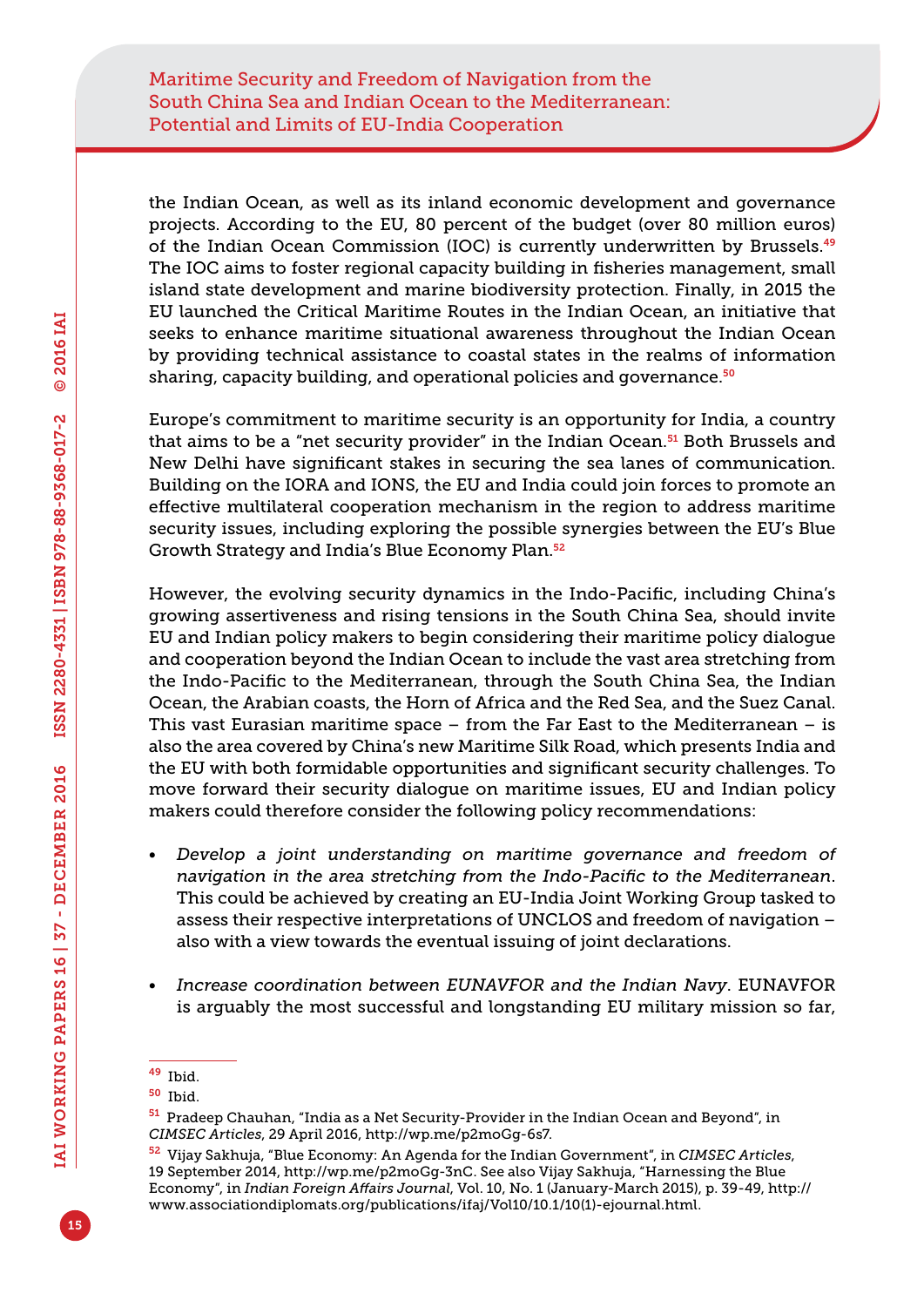and has enabled European navies to cooperate with Indian military naval units, including in the Contact Group on Piracy off the coast of Somalia. Based on this experience, the two partners could work more closely in the field of maritime surveillance, counter piracy, disaster relief efforts, as well as training and military exercises.

- *Establish an EU-India high-level dialogue on maritime cooperation*. This could be created by deepening and broadening the scope of their current anti-piracy dialogue by including other functional cooperation areas as well as research programmes and initiatives linking Europe's Blue Growth Strategy and India's Blue Economy Plan. The EU-India high-level dialogue could also be used as a platform for exchanging views, best practices and lessons learnt, including in naval military and peacekeeping operations, as well as for exploring the possibilities for the EU to become a dialogue partner with IORA and IONS.
- *Promote a multilateral security culture and framework*. By building on existing arrangements and platforms – such as IORA and IONS – Brussels and New Delhi could join forces to create a structured multilateral security mechanism with the aim of addressing maritime security and freedom of navigation in the region, exploring ways to promote UNCLOS as the basis for maritime governance, and reducing potential rivalry and tensions in the area.

*Updated 20 December 2016*

16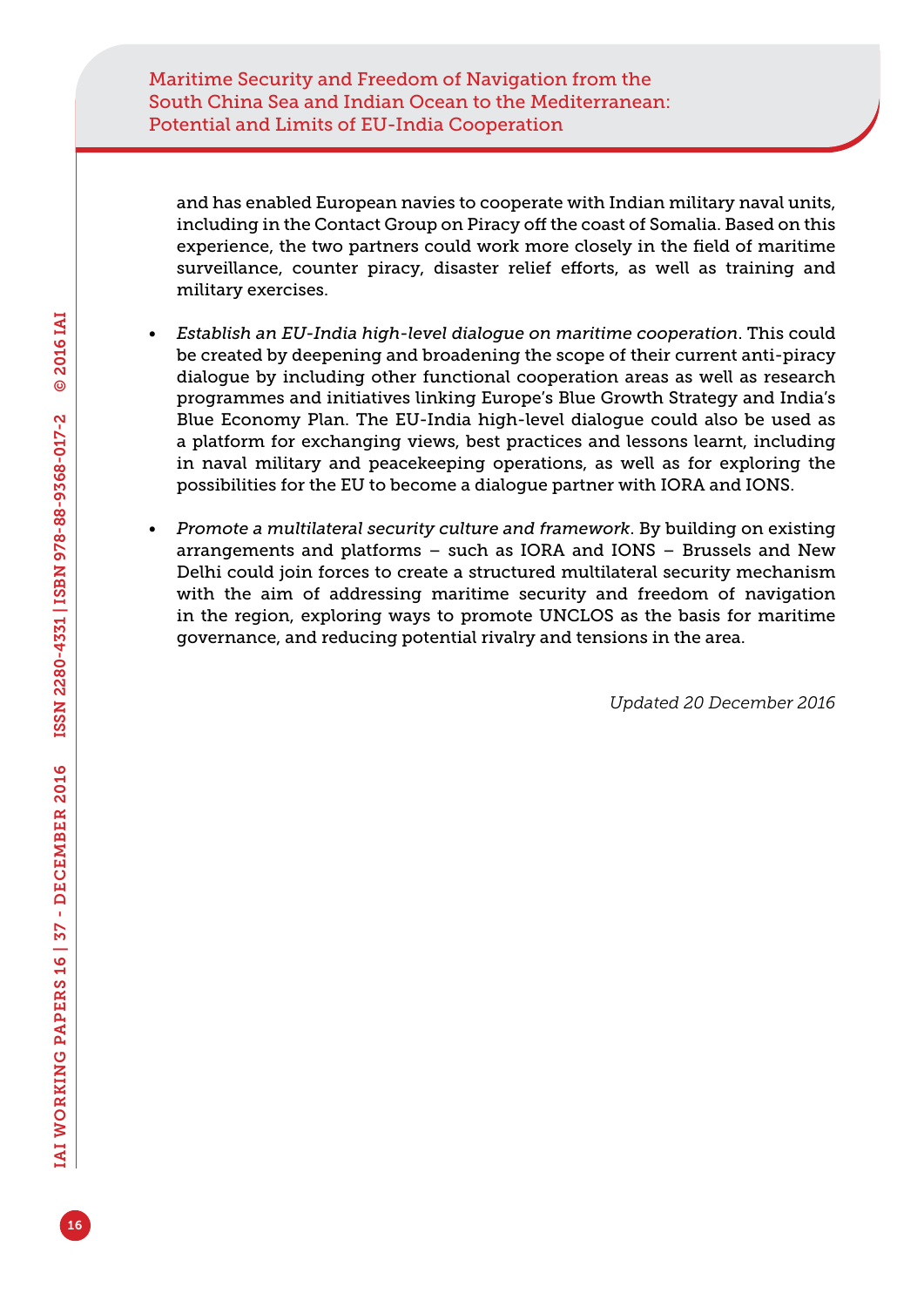### References

Omar Alam, "China-Pakistan Economic Corridor: Towards a New 'Heartland'?", in *LSE South Asia Centre blog*, 16 November 2015,<http://wp.me/p6htYG-1qM>

Sam Bateman, "Maritime Security Governance in the Indian Ocean Region", in *Journal of the Indian Ocean Region*, Vol. 12, No. 1 (2016), p. 5-23

Rahul K. Bhonsle, "India's Maritime Cooperative Security Architecture", in *Mantraya Briefs*, No. 2 (3 April 2015),<http://mantraya.org/?p=462>

Radu N. Botez, "A European Perspective on Maritime Security Challenges in the Indian Ocean Region", in *Strategic Analysis*, Vol. 36, No. 3 (May-June 2012), p. 369- 374

Nicola Casarini, "The European Pivot", in *EUISS Alerts*, No. 3 (March 2013), [http://](http://www.iss.europa.eu/publications/detail/article/the-european-pivot) [www.iss.europa.eu/publications/detail/article/the-european-pivot](http://www.iss.europa.eu/publications/detail/article/the-european-pivot)

Nicola Casarini, "When All Roads Lead to Beijing. Assessing China's New Silk Road and its Implications for Europe", in *The International Spectator*, Vol. 51, No. 4 (December 2016), p. 95-108

Rajeev Ranjan Chaturvedy, "South China Sea: India's Maritime Gateway to the Pacific", in *Strategic Analysis*, Vol. 39, No. 4, 2015, p. 360-377, [http://dx.doi.org/10.1](http://dx.doi.org/10.1080/09700161.2015.1047218) [080/09700161.2015.1047218](http://dx.doi.org/10.1080/09700161.2015.1047218)

Pradeep Chauhan, "The Criticality of the IONS Maritime Security Construct", in *CIMSEC Articles*, 25 May 2016,<http://wp.me/p2moGg-6AY>

Pradeep Chauhan, "India as a Net Security-Provider in the Indian Ocean and Beyond", in *CIMSEC Articles*, 29 April 2016, <http://wp.me/p2moGg-6s7>

Chinese Ministry of National Defense, *China's Military Strategy*, May 2015, [http://](http://eng.mod.gov.cn/Press/2015-05/26/content_4586805_4.htm) [eng.mod.gov.cn/Press/2015-05/26/content\\_4586805\\_4.htm](http://eng.mod.gov.cn/Press/2015-05/26/content_4586805_4.htm)

Anthony H. Cordesman and Abdullah Toukan, *The Indian Ocean Region. A Strategic Net Assessment*, Lanham, Rowman & Littlefield, August 2014, [https://](https://www.csis.org/node/25176) [www.csis.org/node/25176](https://www.csis.org/node/25176)

Lee Cordner, "Progressing Maritime Security Cooperation in the Indian Ocean", in *Naval War College Review*, Vol. 64, No. 4 (Autumn 2011), p. 68-88, [https://www.](https://www.usnwc.edu/Publications/Naval-War-College-Review/2011---Autumn.aspx) [usnwc.edu/Publications/Naval-War-College-Review/2011---Autumn.aspx](https://www.usnwc.edu/Publications/Naval-War-College-Review/2011---Autumn.aspx)

Council of the European Union, *Council Decision 2012/389/CFSP on the European Union Mission on Regional Maritime Capacity Building in the Horn of Africa (EUCAP NESTOR)*, 16 July 2012, [http://eur-lex.europa.eu/legal-content/en/](http://eur-lex.europa.eu/legal-content/en/TXT/?uri=celex:32012D0389)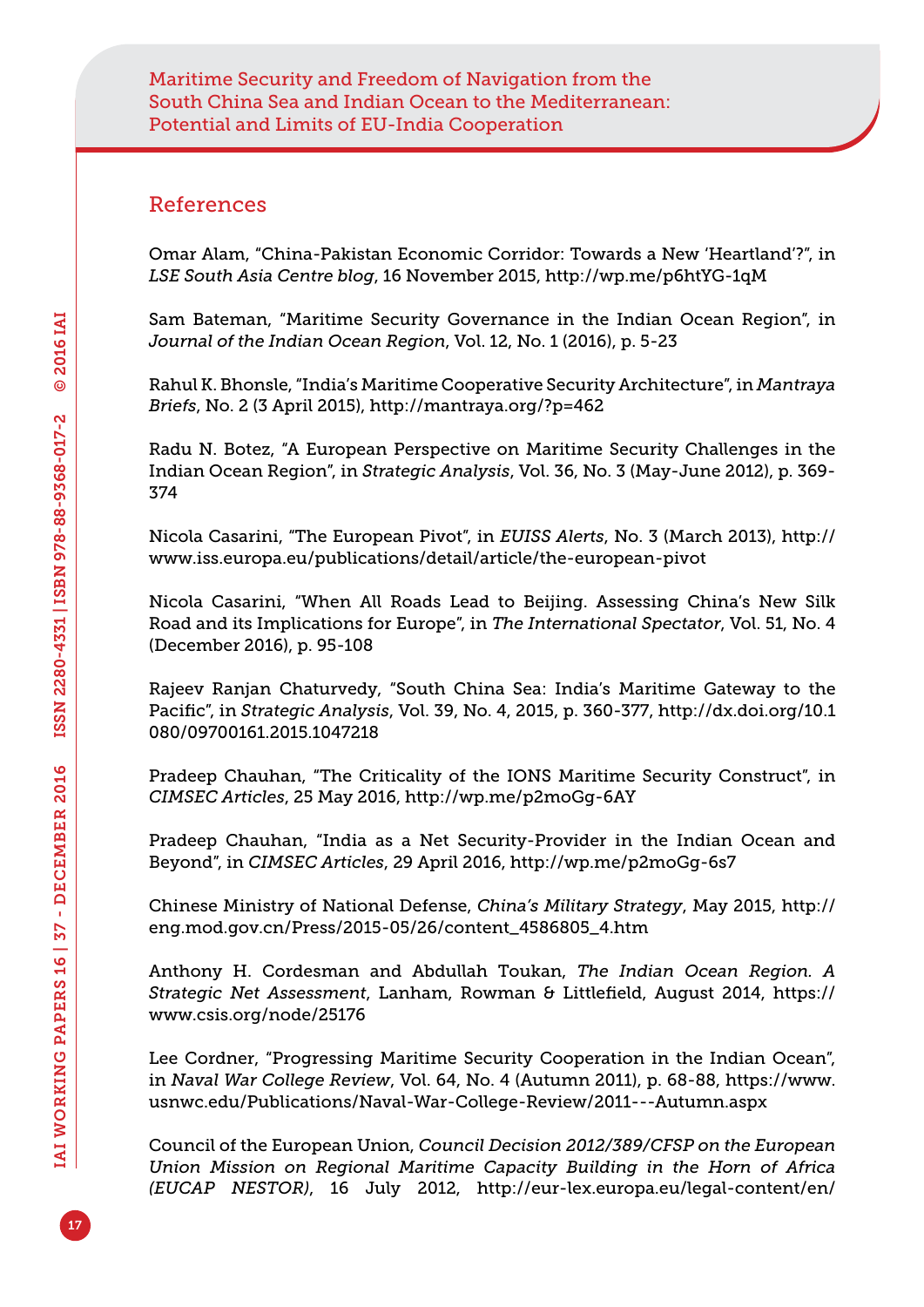[TXT/?uri=celex:32012D0389](http://eur-lex.europa.eu/legal-content/en/TXT/?uri=celex:32012D0389)

Council of the European Union, *Council Decision (CFSP) 2016/2082 amending Joint Action 2008/851/CFSP on a European Union Military Operation to Contribute to the Deterrence, Prevention and Repression of Acts of Piracy and Armed Robbery Off the Somali Coast*, 28 November 2016, [http://eur-lex.europa.eu/legal-content/](http://eur-lex.europa.eu/legal-content/en/TXT/?uri=celex:32016D2082) [en/TXT/?uri=celex:32016D2082](http://eur-lex.europa.eu/legal-content/en/TXT/?uri=celex:32016D2082)

Council of the European Union, *European Union Maritime Security Strategy*  (11205/14), 24 June 2014, [http://data.consilium.europa.eu/doc/document/ST-](http://data.consilium.europa.eu/doc/document/ST-11205-2014-INIT/en)[11205-2014-INIT/en](http://data.consilium.europa.eu/doc/document/ST-11205-2014-INIT/en)

Council of the European Union, *European Union Maritime Security Strategy (EUMSS)-Action Plan*, Brussels, 16 December 2014, [http://ec.europa.eu/](http://ec.europa.eu/maritimeaffairs/sites/maritimeaffairs/files/docs/body/20141216-action-plan_en.pdf) [maritimeaffairs/sites/maritimeaffairs/files/docs/body/20141216-action-plan\\_](http://ec.europa.eu/maritimeaffairs/sites/maritimeaffairs/files/docs/body/20141216-action-plan_en.pdf) [en.pdf](http://ec.europa.eu/maritimeaffairs/sites/maritimeaffairs/files/docs/body/20141216-action-plan_en.pdf)

European Commission, *On the Implementation of the EU Maritime Security Strategy Action Plan. Joint Staff Working Document* (SWD/2016/217), 22 June 2016, [https://ec.europa.eu/maritimeaffairs/sites/maritimeaffairs/files/docs/body/swd-](https://ec.europa.eu/maritimeaffairs/sites/maritimeaffairs/files/docs/body/swd-2016-217_en.pdf)[2016-217\\_en.pdf](https://ec.europa.eu/maritimeaffairs/sites/maritimeaffairs/files/docs/body/swd-2016-217_en.pdf)

European Commission and High Representative of the Union, *For an Open and Secure Global Maritime Domain: Elements for a European Union Maritime Security Strategy* (JOIN/2014/9), 6 March 2014, [http://eur-lex.europa.eu/legal-content/en/](http://eur-lex.europa.eu/legal-content/en/TXT/?uri=celex:52014JC0009) [TXT/?uri=celex:52014JC0009](http://eur-lex.europa.eu/legal-content/en/TXT/?uri=celex:52014JC0009)

Bruno de Paiva, "France: National Involvement in the Indian Ocean Region", in *Future Directions International*, 5 December 2011, [http://www.futuredirections.](http://www.futuredirections.org.au/?p=1300) [org.au/?p=1300](http://www.futuredirections.org.au/?p=1300)

Andrew S. Erickson, Ladwig C. Walter III and Justin D. Mikolay, "Diego Garcia and the United States' Emerging Indian Ocean Strategy", in *Asian Security*, Vol. 6, No. 3 (2010), p. 214-237

European External Action Service (EEAS), *Declaration by the High Representative on behalf of the EU on the Award rendered in the Arbitration between the Republic of the Philippines and the People's Republic of China*, 15 July 2016, [http://europa.](http://europa.eu/!vT73kP) [eu/!vT73kP](http://europa.eu/!vT73kP)

French Government, *National Strategy for the Security of Maritime Areas*, 22 October 2015, [http://www.gouvernement.fr/sites/default/files/contenu/piece](http://www.gouvernement.fr/sites/default/files/contenu/piece-jointe/2016/01/strategie_nationale_de_surete_des_espaces_maritimes_en_national_strategy_for_the_security_of_maritime_areas.pdf)[jointe/2016/01/strategie\\_nationale\\_de\\_surete\\_des\\_espaces\\_maritimes\\_en\\_](http://www.gouvernement.fr/sites/default/files/contenu/piece-jointe/2016/01/strategie_nationale_de_surete_des_espaces_maritimes_en_national_strategy_for_the_security_of_maritime_areas.pdf) [national\\_strategy\\_for\\_the\\_security\\_of\\_maritime\\_areas.pdf](http://www.gouvernement.fr/sites/default/files/contenu/piece-jointe/2016/01/strategie_nationale_de_surete_des_espaces_maritimes_en_national_strategy_for_the_security_of_maritime_areas.pdf)

Jonathan Holslag, "Why the US policy on South China Sea only helps China", in *South China Morning Post*, 21 August 2016, [http://www.scmp.com/week-asia/](http://www.scmp.com/week-asia/politics/article/2006225/why-us-policy-south-china-sea-only-helps-china)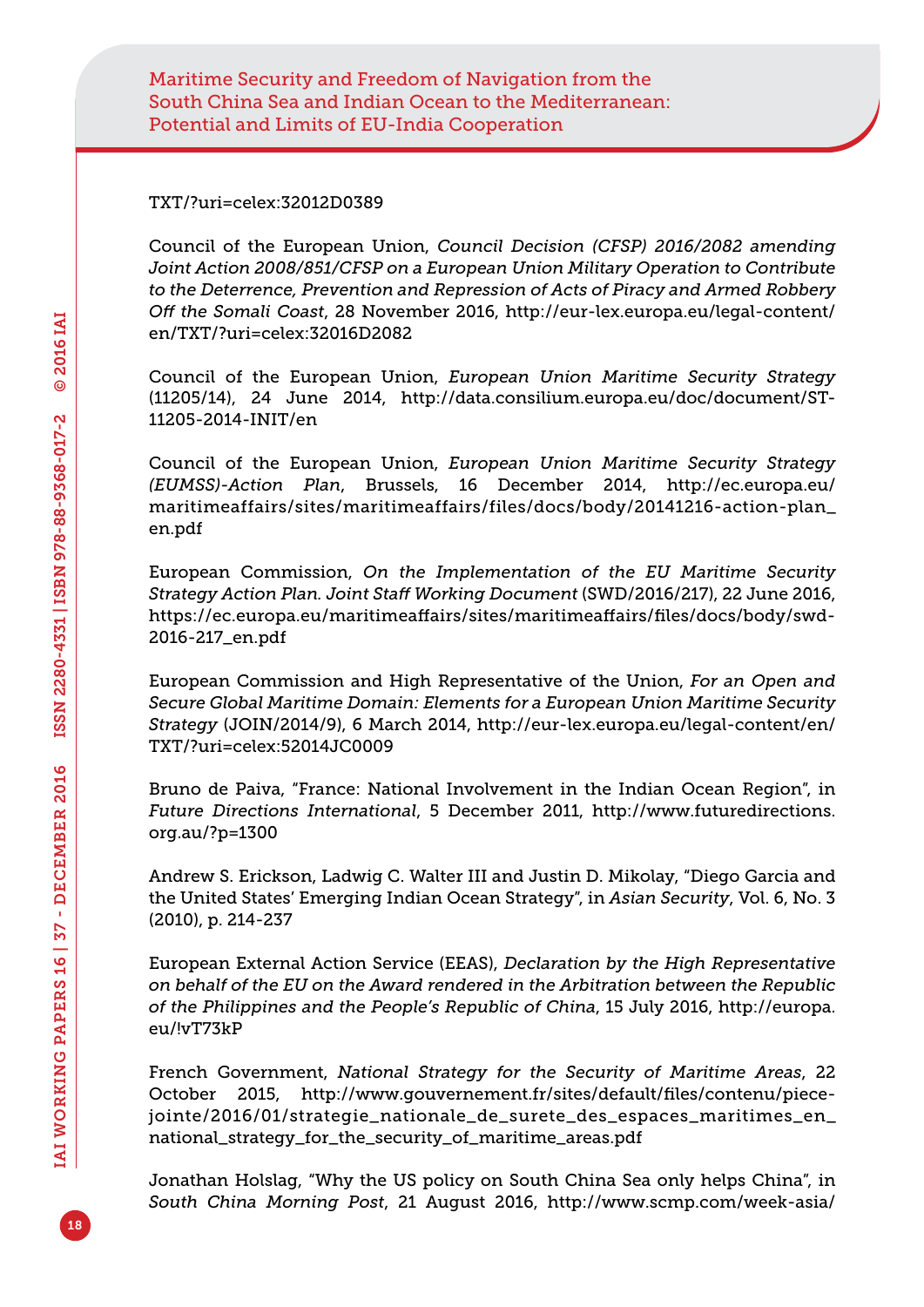[politics/article/2006225/why-us-policy-south-china-sea-only-helps-china](http://www.scmp.com/week-asia/politics/article/2006225/why-us-policy-south-china-sea-only-helps-china)

Indian Department of Defence, *Annual Report 2015-2016*, March 2016, [http://www.](http://www.mod.gov.in/forms/List.aspx?Id=57&displayListId=57) [mod.gov.in/forms/List.aspx?Id=57&displayListId=57](http://www.mod.gov.in/forms/List.aspx?Id=57&displayListId=57)

Indian Ministry of Defence, *Joint Statement after the meeting Between Raksha Mantri and Japanese Defence Minister*, New Delhi, 14 July 2016, [http://pib.nic.in/](http://pib.nic.in/newsite/PrintRelease.aspx?relid=147097) [newsite/PrintRelease.aspx?relid=147097](http://pib.nic.in/newsite/PrintRelease.aspx?relid=147097)

Indian Ministry of Defence and Indian Navy, *Ensuring Secure Seas: Indian Maritime Security Strategy*, October 2015, <https://www.indiannavy.nic.in/node/14305>

Indian Ministry of External Affairs, *Joint Statement between India and Vietnam during the visit of Prime Minister to Vietnam*, Hanoi, 3 September 2016, [http://](http://www.mea.gov.in/bilateral-documents.htm?dtl/27362) [www.mea.gov.in/bilateral-documents.htm?dtl/27362](http://www.mea.gov.in/bilateral-documents.htm?dtl/27362)

Indian Ministry of External Affairs, *Joint Statement on India and Japan Vision 2025: Special Strategic and Global Partnership Working Together for Peace and Prosperity of the Indo-Pacific Region and the World*, New Delhi, 12 December 2015, <http://www.mea.gov.in/bilateral-documents.htm?dtl/26176>

Indian Ministry of External Affairs, *Joint Statement: Third India-Philippines Joint Commission on Bilateral Cooperation*, New Delhi, 14 October 2015, [http://www.](http://www.mea.gov.in/bilateral-documents.htm?dtl/25930) [mea.gov.in/bilateral-documents.htm?dtl/25930](http://www.mea.gov.in/bilateral-documents.htm?dtl/25930)

International Center for Strategic Analysis (ICSANA), *Gwadar Port: Implications for GCC and China*, 2014, [http://www.icsana.com/index.php?option=com\\_content&vi](http://www.icsana.com/index.php?option=com_content&view=article&id=433&catid=9&Itemid=561&lang=en) [ew=article&id=433&catid=9&Itemid=561&lang=en](http://www.icsana.com/index.php?option=com_content&view=article&id=433&catid=9&Itemid=561&lang=en)

International Institute for Strategic Studies (IISS), *The Military Balance 2016*, Abingdon, Routledge, 2016

Robert D. Kaplan, *Monsoon. The Indian Ocean and the Future of American Power*, New York, Random House, 2010

Tomasz Kozlowski, *Prospects for EU-India Security Cooperation, Keynote address by the Ambassador of the European Union in India*, New Delhi, 26 September 2016, [http://europa.eu/](http://europa.eu)!nj69nr

Christopher Len, "China's 21st Century Maritime Silk Road Initiative, Energy Security and SLOC Access", in *Maritime Affairs*, Vol. 11, No. 1 (Summer 2015), p. 1-18, <http://dx.doi.org/10.1080/09733159.2015.1025535>

Kavalam Madhava Panikkar, *India and the Indian Ocean. An Essay on the Influence of Sea Power on Indian History*, London, Allen & Unwin, 1945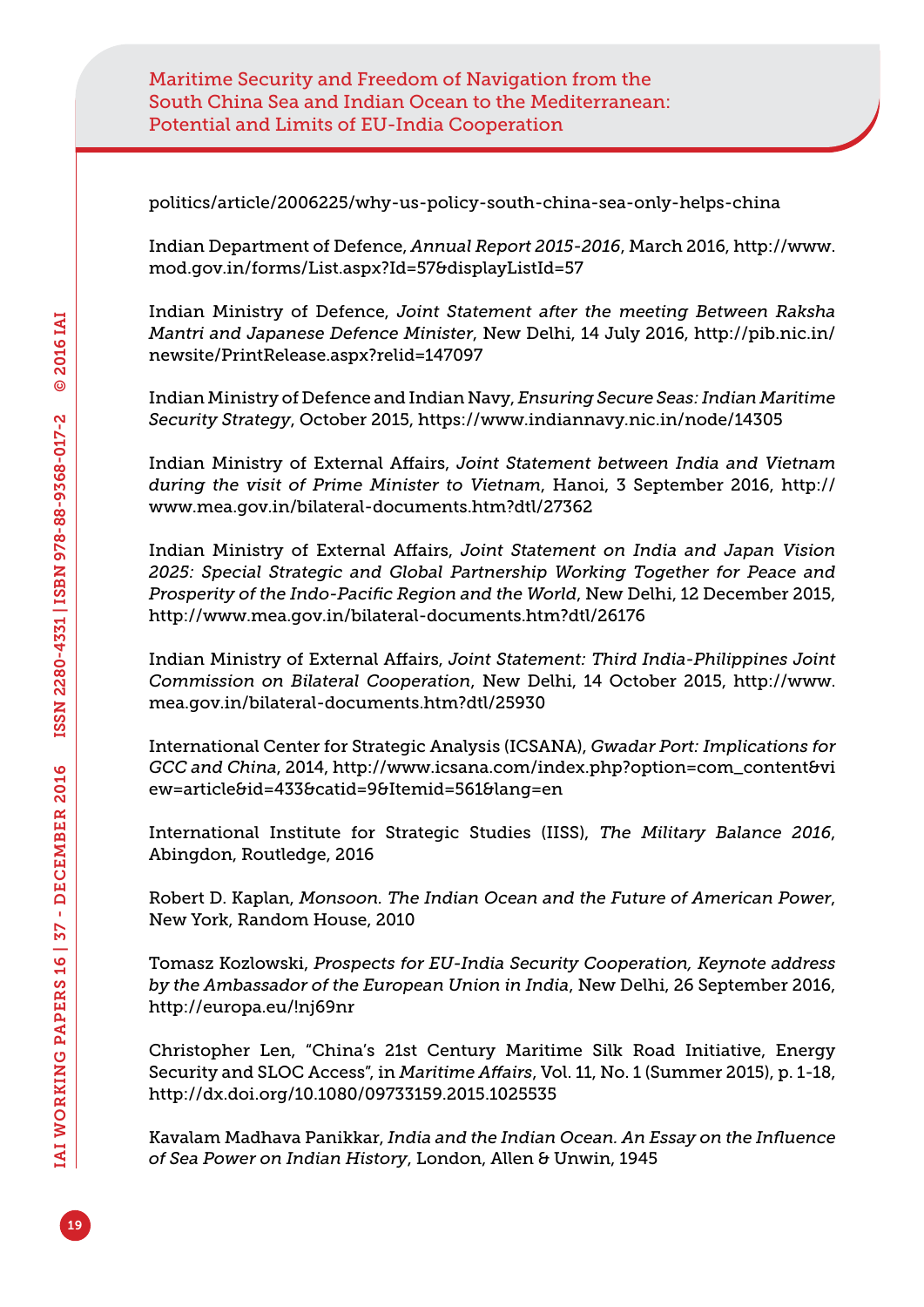Mohan Malik, "India's Response to the South China Sea Verdict", in *The American Interest*, 22 July 2016, <http://wp.me/p4ja0Z-ACJ>

Maritime Security in the Indian Ocean Region (IOR) Working Group of the Strategic Studies Network (SSN), "Harnessing Opportunities and Overcoming Challenges: Maritime Security in the Indian Ocean Region", in *Strategic Analysis*, Vol. 39, No. 4 (2015), p. 438-452

David Michel and Russell Sticklor (eds.), *Indian Ocean Rising: Maritime Security and Policy Challenges*, Washington, Stimson Center, July 2012, [http://www.](http://www.stimson.org/node/18327) [stimson.org/node/18327](http://www.stimson.org/node/18327)

Garima Mohan, "EU Regional Strategy in South Asia: Moving Beyond the Role of a Trade Partner", in *Changing Waters. Towards a New EU Asia Strategy*, LSE IDEAS Special Report, April 2016, p. 13-18, [http://www.lse.ac.uk/IDEAS/publications/](http://www.lse.ac.uk/IDEAS/publications/reports/SR21.aspx) [reports/SR21.aspx](http://www.lse.ac.uk/IDEAS/publications/reports/SR21.aspx)

Eva Pejsova, "Scrambling for the Indian Ocean", in *EUISS Briefs*, No. 4 (February 2016), [http://www.iss.europa.eu/publications/detail/article/scrambling-for-the](http://www.iss.europa.eu/publications/detail/article/scrambling-for-the-indian-ocean)[indian-ocean](http://www.iss.europa.eu/publications/detail/article/scrambling-for-the-indian-ocean)

Permanent Court of Arbitration, *The South China Sea Arbitration (The Republic of the Philippines v. The People's Republic of China)*, 12 July 2016, [https://pca-cpa.](https://pca-cpa.org/en/news/pca-press-release-the-south-china-sea-arbitration-the-republic-of-the-philippines-v-the-peoples-republic-of-china) [org/en/news/pca-press-release-the-south-china-sea-arbitration-the-republic](https://pca-cpa.org/en/news/pca-press-release-the-south-china-sea-arbitration-the-republic-of-the-philippines-v-the-peoples-republic-of-china)[of-the-philippines-v-the-peoples-republic-of-china](https://pca-cpa.org/en/news/pca-press-release-the-south-china-sea-arbitration-the-republic-of-the-philippines-v-the-peoples-republic-of-china)

Gregory B. Pooling et al., "Judgment Day: The South China Sea Tribunal Issues Its Ruling", in *CSIS Critical Questions*, 12 July 2016, <https://www.csis.org/node/37159>

W. Lawrence S. Prabhakar, *Growth of Naval Power in the Indian Ocean. Dynamics and Transformation*, New Delhi, National Maritime Foundation, 2016, [http://www.](http://www.maritimeindia.org/View Profile/Growth of Naval.pdf) [maritimeindia.org/View Profile/Growth of Naval.pdf](http://www.maritimeindia.org/View Profile/Growth of Naval.pdf)

James Rogers, "From Suez to Shanghai: The European Union and Eurasian Maritime Security", in *EUISS Occasional Papers*, No. 77 (March 2009), [http://www.](http://www.iss.europa.eu/publications/detail/article/from-suez-to-shanghai-the-european-union-and-eurasian-maritime-security) [iss.europa.eu/publications/detail/article/from-suez-to-shanghai-the-european](http://www.iss.europa.eu/publications/detail/article/from-suez-to-shanghai-the-european-union-and-eurasian-maritime-security)[union-and-eurasian-maritime-security](http://www.iss.europa.eu/publications/detail/article/from-suez-to-shanghai-the-european-union-and-eurasian-maritime-security)

Rahul Roy-Chaudhury, "Five Reasons the World Needs to Pay Heed to India's New Maritime Security Strategy", in *The Wire*, 22 December 2015, [https://thewire.](https://thewire.in/?p=17741) [in/?p=17741](https://thewire.in/?p=17741)

Gulshan Sachdeva, *Evaluation of the EU-India Strategic Partnership and the Potential for its Revitalisation*, Brussels, European Parliament, June 2015, [http://](http://www.europarl.europa.eu/thinktank/en/document.html?reference=EXPO_STU(2015)534987) [www.europarl.europa.eu/thinktank/en/document.html?reference=EXPO\\_](http://www.europarl.europa.eu/thinktank/en/document.html?reference=EXPO_STU(2015)534987) [STU\(2015\)534987](http://www.europarl.europa.eu/thinktank/en/document.html?reference=EXPO_STU(2015)534987)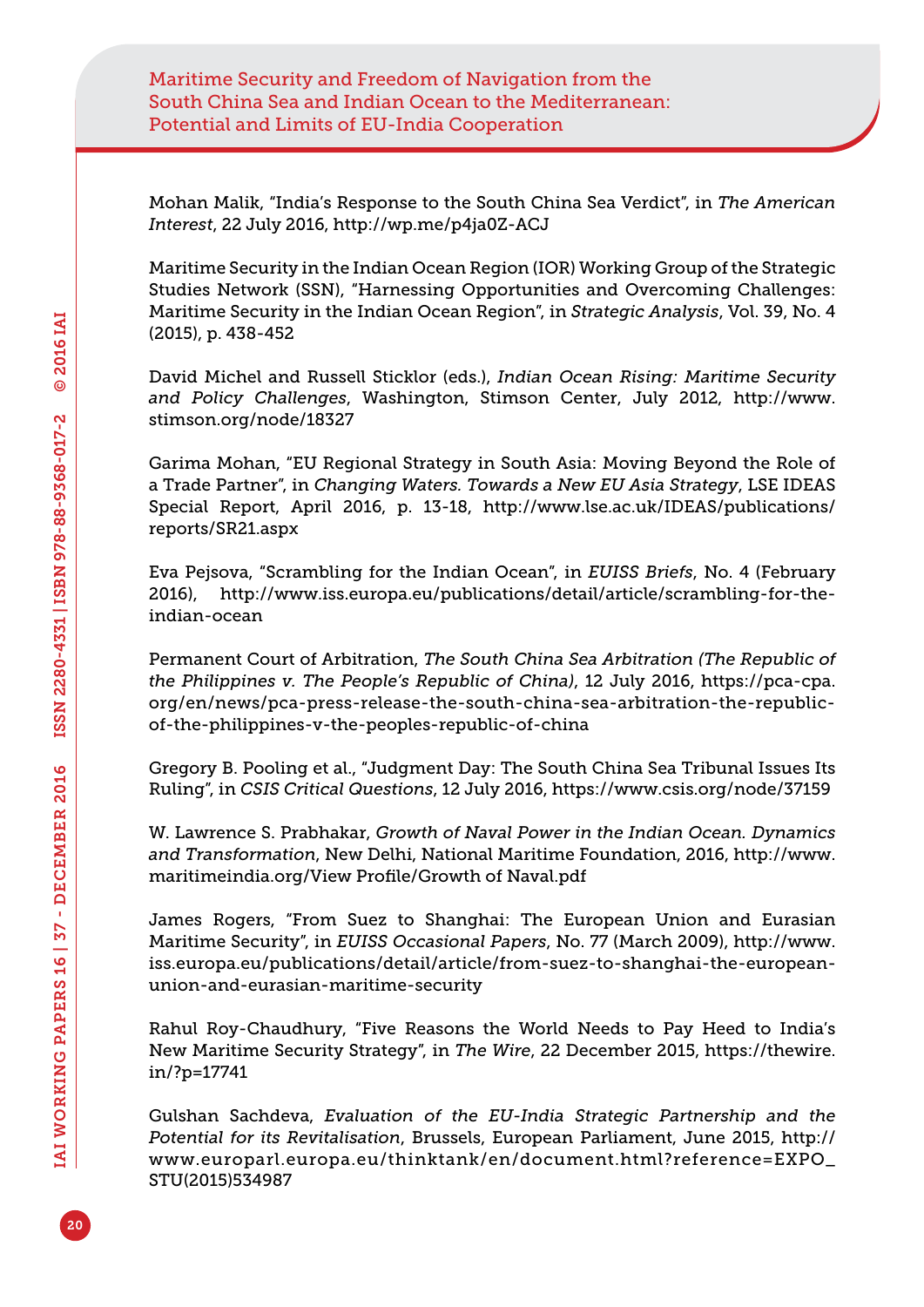Vijay Sakhuja, "Blue Economy: An Agenda for the Indian Government", in *CIMSEC Articles*, 19 September 2014,<http://wp.me/p2moGg-3nC>

Vijay Sakhuja, "Harnessing the Blue Economy", in *Indian Foreign Affairs Journal*, Vol. 10, No. 1 (January-March 2015), p. 39-49, [http://www.associationdiplomats.](http://www.associationdiplomats.org/publications/ifaj/Vol10/10.1/10(1)-ejournal.html) [org/publications/ifaj/Vol10/10.1/10\(1\)-ejournal.html](http://www.associationdiplomats.org/publications/ifaj/Vol10/10.1/10(1)-ejournal.html)

Emanuele Scimia, "Europe Can't Save the South China Sea", in *The National Interest*, 24 July 2016, <http://nationalinterest.org/node/17092>

Ruchir Sharma, *The Rise and Fall of Nations. Forces of Change in the Post-Crisis World*, New York, W.W. Norton & Co., 2016

Dave Sloggett, *The Anarchic Sea. Maritime Security in the Twenty-First Century*, London, Hurst, 2013

SRM, *Italian Maritime Economy 2016*, Naples, Giannini, 2016, [http://www.srm](http://www.srm-maritimeconomy.com/?p=17090)[maritimeconomy.com/?p=17090](http://www.srm-maritimeconomy.com/?p=17090)

Cameron Stewart, "Our French Submarine Builder in Massive Leak Scandal", in *The Australian*, 29 August 2016

Shishir Upadhyaya, "Multilateral Maritime Security Cooperation in the Indian Ocean Region: Status and Prospects", in *Journal of the Indian Ocean Region*, Vol. 12, No. 1 (2016), p. 39-45

US Navy, *A Cooperative Strategy for 21st Century Seapower*, March 2015, [http://](http://www.navy.mil/local/maritime) [www.navy.mil/local/maritime](http://www.navy.mil/local/maritime)

Frans-Paul van der Putten, Thorsten Wetzling and Susanne Kamerling, "Geopolitics and Maritime Security in the Indian Ocean. What Role for the European Union?", in *Clingendael Policy Briefs*, August 2014, [https://www.clingendael.nl/publication/](https://www.clingendael.nl/publication/geopolitics-and-maritime-security-indian-ocean-what-role-european-union) [geopolitics-and-maritime-security-indian-ocean-what-role-european-union](https://www.clingendael.nl/publication/geopolitics-and-maritime-security-indian-ocean-what-role-european-union)